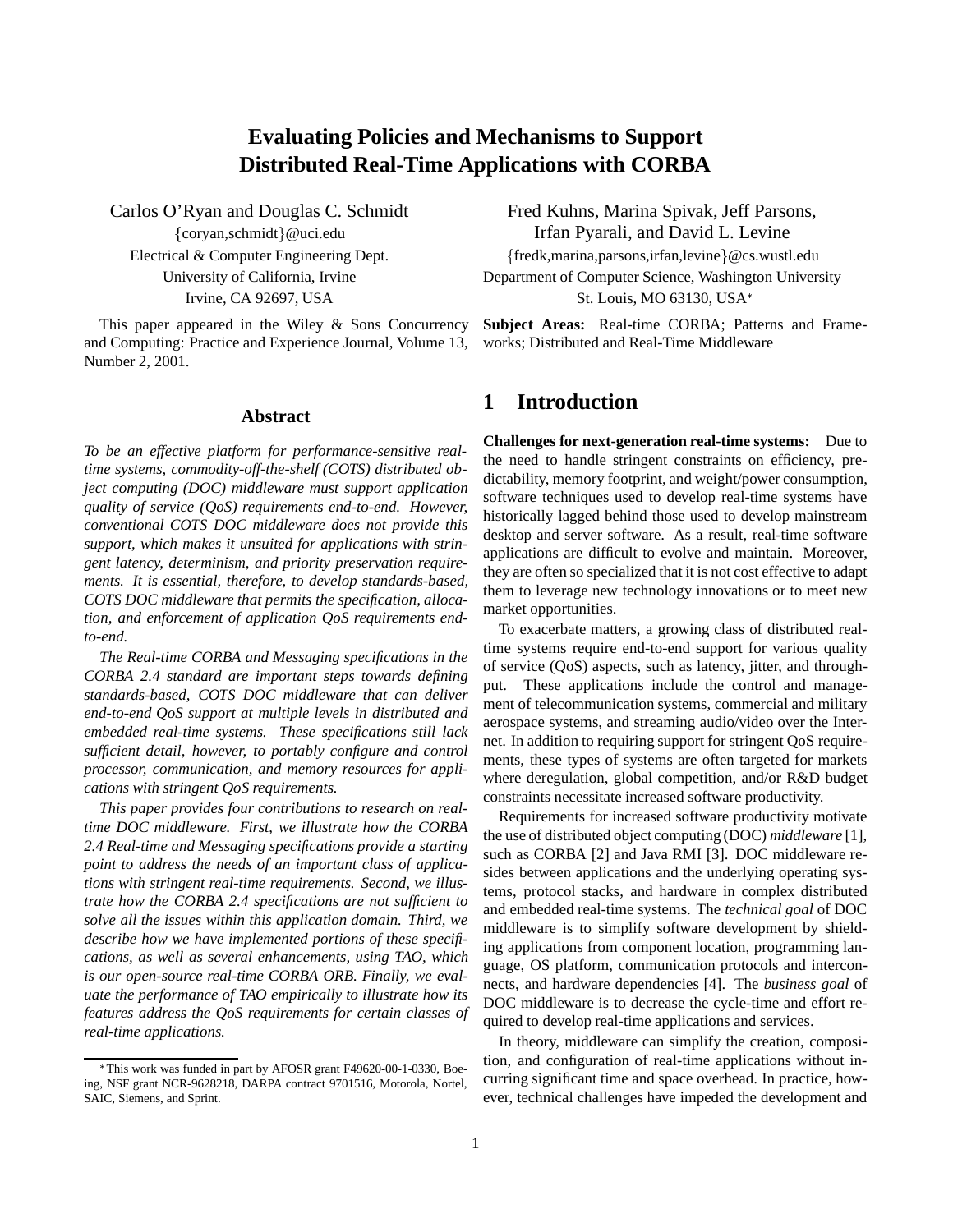deployment of efficient, predictable, and scalable middleware for real-time systems. In particular, commodity-off-the-shelf (COTS) DOC middleware generally lacks (1) support for QoS specification and enforcement, (2) integration with high-speed networking technology, and (3) efficiency, predictability, and scalability optimizations [5]. These omissions have limited the rate at which performance-sensitive applications, such as teleconferencing and avionics mission computing, have been able to leverage advances in DOC middleware.

**Candidate solution**  $\rightarrow$  **CORBA:** First-generation DOC middleware was not targeted for high-performance and realtime systems. Thus, it was not appropriate for systems with stringent deterministic and statistical real-time QoS requirements [5]. Over the past two years, however, the use of CORBA-based DOC middleware for real-time applications has increased significantly in aerospace [6], telecommunications [7], medical systems [8], and distributed interactive simulation [9] domains. The increased adoption of CORBA stems from the following factors:

- 1. *The maturation of patterns* In recent years, a substantial amount of R&D effort has focused on patterns [10, 11]. For instance, research conducted as part of the DARPA Quorum project [12, 7, 5, 13] has identified key patterns [14] and optimization principles [15] for highperformance and real-time systems.
- 2. *The maturation of frameworks* Recent progress in patterns R&D has enabled the creation of higher-quality frameworks [16], such as ACE [17], that support the development of QoS-enabled DOC middleware and applications.
- 3. *The maturation of standards* During the past decade, the OMG's suite of CORBA standards has matured considerably, particularly the Real-time [18] and Messaging [19] specifications that define components and QoS features for high-performance and real-time systems.
- 4. *The maturation of COTS CORBA products* An increasing number of COTS ORBs [20] are applying patterns and frameworks to implement the CORBA Real-time [5] and Messaging [21] specifications.

The vehicle for our research on DOC middleware for highperformance and real-time applications is TAO [5]. TAO is an open-source CORBA-compliant ORB designed to support applications with stringent end-to-end QoS requirements. In our prior work on TAO, we have shown that it is possible to achieve high efficiency, predictability, and scalability in ORB middleware by applying appropriate concurrency [14], connection [22] and demultiplexing [15] patterns [1].

Our earlier work, however, has not addressed techniques for balancing competing real-time application requirements for latency and throughput. Moreover, the OMG has recently approved the Real-time [18] and Messaging [19] specifications, which give application developers greater control over end-toend priority preservation and ORB predictability. Therefore, in this paper, we evaluate these specifications to illustrate the extent to which they do and do not satisfy the requirements of an important class of real-time applications. For situations where CORBA 2.4 is under-specified, we demonstrate how the specification can be enhanced to allow greater application control and portability.

**Paper organization:** The remainder of this paper is organized as follows: Section 2 presents an overview of the OMG CORBA specifications relevant to this paper; Section 3 outlines key design forces affecting an important class of realtime applications and describes an avionics mission computing [6] application that is representative of these types of applications; Section 4 compares and contrasts two implementations of this application based on the CORBA 2.3 and CORBA 2.4 specifications; Section 5 evaluates the results of benchmarks that measure efficiency, predictability, and scalability of key CORBA real-time and messaging features in TAO; Section 6 compares our research on TAO with related work; and Section 7 presents concluding remarks.

# **2 Synopsis of CORBA 2.3 and 2.4 Features**

This section describes the CORBA reference model and highlights the difference between CORBA 2.3 (and earlier CORBA specifications) and CORBA 2.4, focusing on features pertaining to quality of service (QoS).

## **2.1 The CORBA 2.3 Reference Model**

CORBA Object Request Brokers (ORBs) allow clients to invoke operations on distributed objects without concern for object location, programming language, OS platform, communication protocols and interconnects, and hardware [4]. Figure 1 illustrates the key components in the CORBA reference model upto and including CORBA 2.3 [23] that collaborate to provide this degree of portability, interoperability, and transparency.<sup>1</sup> Each component in the CORBA reference model is outlined below:

**Client:** An application plays the client*role* if it obtains references to objects and invokes operations on them to perform application tasks. Objects can be remote or collocated relative to the client. Ideally, a client can access a remote object just like a

<sup>&</sup>lt;sup>1</sup>This overview only focuses on the CORBA components relevant to this paper. For a complete synopsis of CORBA's components see [2].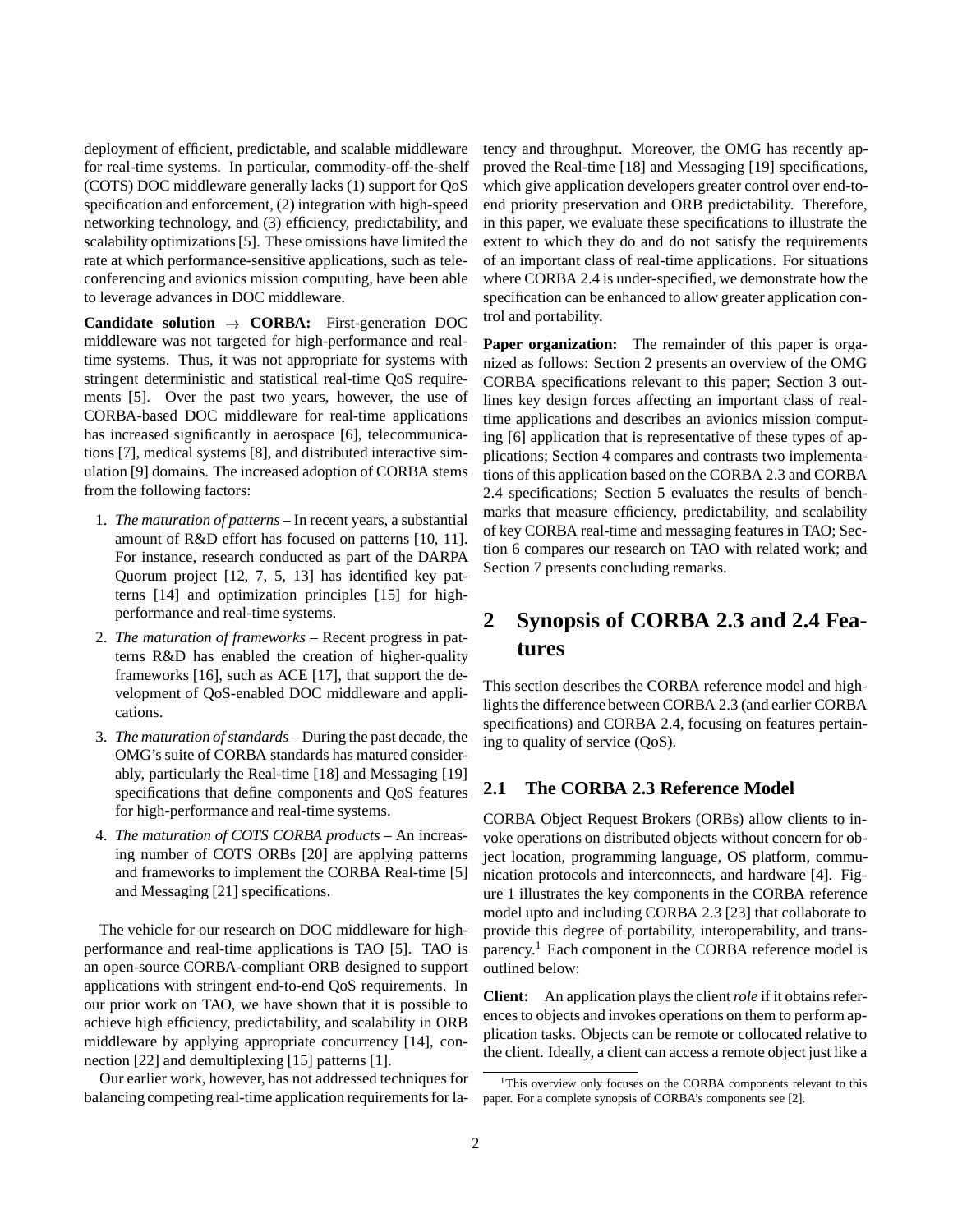

Figure 1: Key Components in the CORBA 2.3 Reference Model

local object, *i.e.*, object→operation(args). Figure 1 shows how the underlying ORB components described below transmit remote operation requests transparently from client to object. Applications can play both the client and server roles.

**Object:** In CORBA, an object is an instance of an OMG Interface Definition Language (IDL) interface. Each object is identified by an *object reference*, which associates one or more paths through which a client can access an object on a server. An *object ID* associates an object with its implementation, called a servant. Over its lifetime, an object has one or more servants associated with it that implement its interface.

**Servant:** This component implements the operations defined by an OMG IDL interface. In object-oriented (OO) languages, such as C++ and Java, servants are implemented using one or more class instances. In non-OO languages, such as C, servants are typically implemented using functions and structs. A client never interacts with servants directly, but always through objects identified by object references.

**ORB Core:** When a client invokes an operation on an object, the ORB Core is responsible for delivering the request to the object and returning a response, if any, to the client. An ORB Core is usually implemented as a run-time library linked into client and server applications. For objects executing remotely, a CORBA interoperability compliant ORB Core communicates via a version of the General Inter-ORB Protocol (GIOP), such as the Internet Inter-ORB Protocol (IIOP) that runs atop the TCP transport protocol. In addition, custom Environment-Specific Inter-ORB protocols (ESIOPs) can also be defined.

**OMG IDL Stubs and Skeletons:** IDL stubs and skeletons serve as a "glue" between the client and servants, respectively, and the ORB. Stubs implement the *Proxy* pattern [10] and provide a strongly-typed, *static invocation interface* (SII) that marshals application parameters into a common message-level representation. Conversely, skeletons implement the *Adapter* pattern [10] and demarshal the message-level representation back into typed parameters that are meaningful to an application.

**IDL Compiler:** An IDL compiler transforms OMG IDL definitions into stubs and skeletons that are generated automatically in an application programming language, such as C++ or Java. In addition to providing programming language transparency, IDL compilers eliminate common sources of network programming errors and provide opportunities for automated compiler optimizations [24].

**Object Adapter:** An Object Adapter is a composite component that associates servants with objects, creates object references, demultiplexes incoming requests to servants, and collaborates with the IDL skeleton to dispatch the appropriate operation upcall on a servant. Object Adapters enable ORBs to support various types of servants that possess similar requirements. This design results in a smaller and simpler ORB that can support a wide range of object granularities, lifetimes, policies, implementation styles, and other properties.

## **2.2 QoS-related Enhancements to CORBA 2.4**

CORBA specifications upto and including CORBA 2.3 [23] lacked features that allow applications to allocate, schedule, and control key CPU, memory, and networking resources necessary to ensure end-to-end quality of service. The CORBA 2.4 standard [2] includes the Messaging [19] and Real-time CORBA specifications [18] that support many of these features. The Messaging specification defines asynchronous operation models [21] and a QoS framework that allows applications to control many end-to-end ORB policies. The Realtime CORBA specification defines interfaces and policies for managing ORB processing, communication, and memory resources. Figure 2 illustrates how these various CORBA 2.4 features interact.

As shown in Figure 2 an ORB endsystem [5] consists of network interfaces, operating system I/O subsystems and communication protocols, and CORBA-compliant middleware components and services. The CORBA 2.4 specification identifies capabilities that must be *vertically* (*i.e.*, network interface  $\leftrightarrow$  application layer) and *horizontally* (*i.e.*, peer-to-peer) integrated and managed by ORB endsystems to ensure end-to-end predictable behavior for *activities*<sup>2</sup> that flow between CORBA clients and servers.

<sup>&</sup>lt;sup>2</sup>An activity represents the end-to-end flow of information between a client and its server that includes the request when it is in memory, within the transport, as well as one or more threads.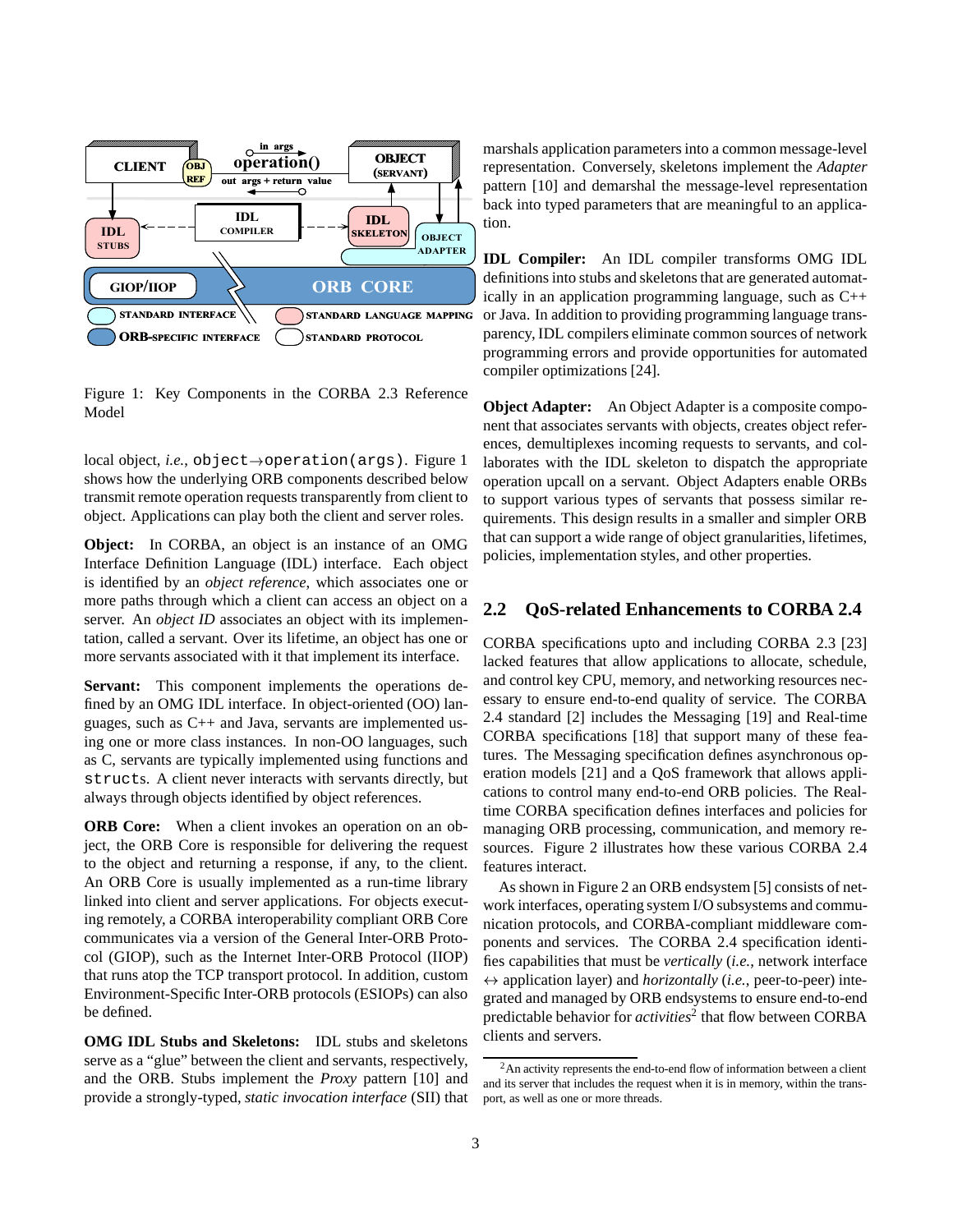

Figure 2: CORBA 2.4 QoS Support for Real-Time Applications

Below, we outline these capabilities, starting from the lowest level abstraction and building up to higher-level services and applications.

**1. Communication infrastructure resource management:** A CORBA 2.4 endsystem must leverage policies and mechanisms in the underlying communication infrastructure that support resource guarantees. This support can range from  $(1)$ managing the choice of the connection used for a particular invocation to (2) exploiting advanced QoS features, such as controlling the ATM virtual circuit cell pacing rate [25].

**2. OS scheduling mechanisms:** ORBs exploit OS mechanisms to schedule application-level activities end-to-end. The real-time CORBA features in CORBA 2.4 target fixed-priority real-time systems [26]. Thus, these mechanisms correspond to managing OS thread scheduling priorities. The Real-time CORBA specification in CORBA 2.4 focuses on operating systems that allow applications to specify scheduling priorities and policies. For example, the real-time extensions in IEEE POSIX 1003.1c [27] define a static priority FIFO scheduling policy that meets this requirement.

**3. Real-Time ORB endsystem:** ORBs are responsible for communicating requests between clients and servers transparently. A real-time ORB endsystem must provide standard interfaces that allow applications to specify their resource requirements to the ORB. The QoS policy framework defined by the OMG Messaging specification [19] allows applications to configure ORB endsystem resources, such as thread priorities,

buffers for message queueing, transport-level connections, and network signaling, in order to control ORB behavior.

**4. Real-time services and applications:** Having a real-time ORB manage endsystem and communication resources only provides a partial solution. Real-time CORBA ORBs must also preserve efficient, scalable, and predictable behavior endto-end for higher-level services and application components. For example, a global scheduling service [5, 28] can be used to manage and schedule distributed resources. Such a scheduling service can interact with an ORB to provide mechanisms that support the specification and enforcement of end-to-end operation timing behavior. Application developers can then structure their programs to exploit the features exported by the real-time ORB and its associated higher-level services.

To manage the ORB endsystem capabilities outlined above, CORBA 2.4 defines standard interfaces and QoS policies that allow applications to configure and control the following resources:

- *Processor resources* via thread pools, priority mechanisms, intra-process mutexes, and a global scheduling service;
- *Communication resources* via protocol properties and explicit bindings; and
- *Memory resources* via buffering requests in queues and bounding the size of thread pools.

Applications can specify these CORBA 2.4 QoS policies along with other policies when they call standard ORB operations, such as validate connection or create POA. For instance, when an object reference is created using a QoSenabled portable object adapter (POA), the POA ensures that any server-side policies that affect client-side requests are embedded within a *tagged component* in the object reference. Tagged components are name/value pairs that can be used to export attributes, such as security or QoS values, from a server to its clients within object references [2]. Clients who invoke operations on such object references implicitly use the tagged components to honor the policies required by the target object.

# **3 Meeting the Demands of Real-time, Embedded Applications**

## **3.1 Design Forces**

An important class of distributed and embedded real-time applications require stringent real-time end-to-end QoS support. For example, hot rolling mills, sophisticated medical modalities, avionics mission computers, and complex command & control systems share the following characteristics [28]: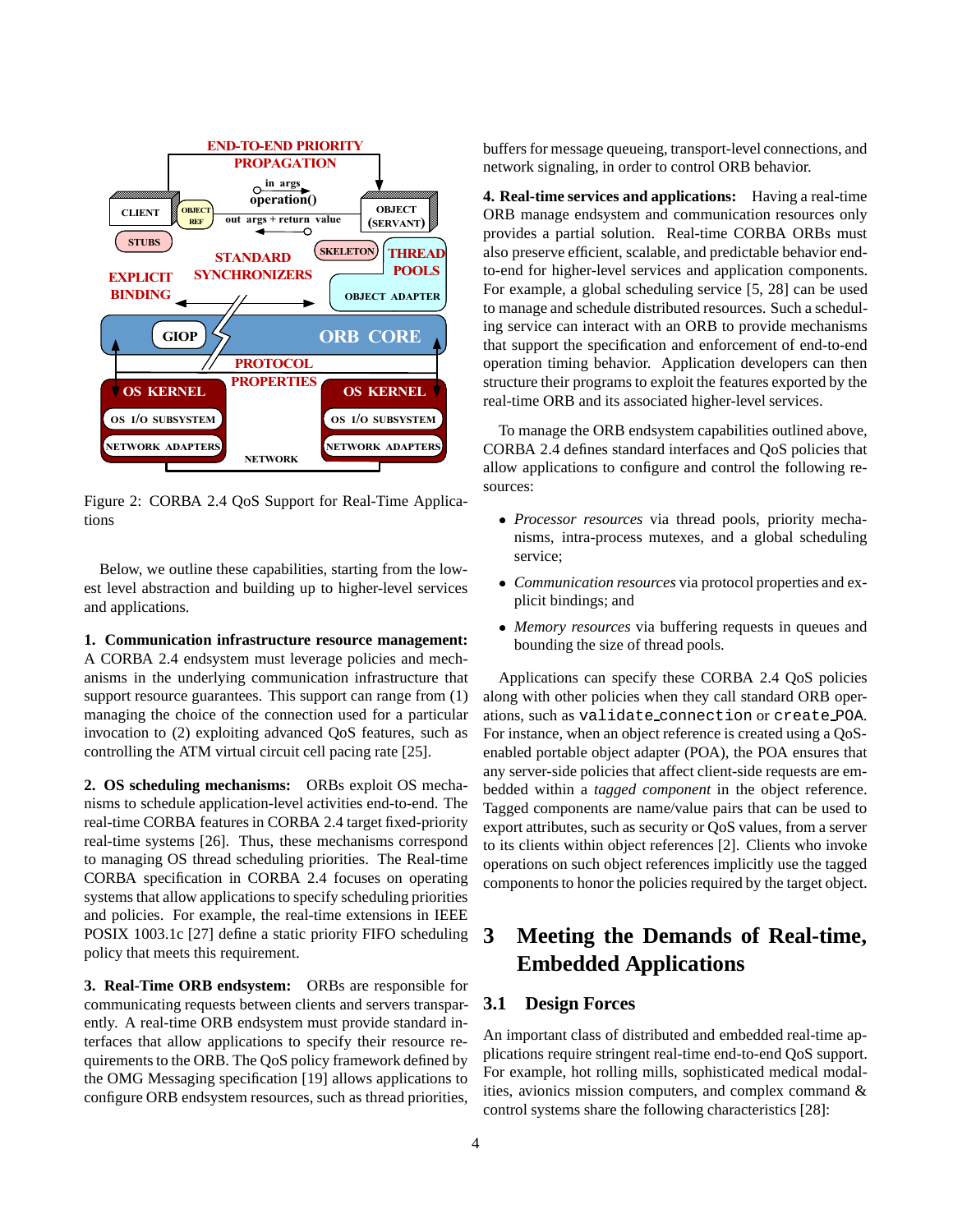**Scheduling assurance prior to run-time:** Failure to meet deadlines can result in loss of life or significant loss of property. Therefore, the system must be analyzed off-line to ensure that no timing failures will occur at run-time.

**Stringent resource limitations:** The hardware is typically less powerful than that available for desktop and server computers due to power restrictions, the need to work in hostile environments, and/or the complexity and cost of validation processes.

**Distributed processing:** To overcome the CPU constraints outlined above, and to improve availability and fault tolerance, real-time embedded systems may be composed of multiple CPUs, each with its own local memory. These CPUs communicate via buses, such as compact PCI or VME, and/or networking hardware, such as ATM or Fibrechannel.

## **3.2 Avionics Application Scenario**

#### **3.2.1 Key Requirements**

To evaluate the pros and cons of the CORBA 2.4 specification, we describe how they are being applied in practice to develop an avionics mission computing [6] system. The characteristics of this system are representative of the distributed and embedded real-time application requirements outlined in Section 3.1.

In this context, an avionics mission computer manages sensors and operator displays, navigates the aircraft's course, and controls weapon release, within a distributed airframe environment. DOC middleware for avionics mission computing applications must support deterministic mission computing realtime tasks that possess stringent deadlines. In addition, avionics middleware must support tasks, such as built-in-test and low-priority display updates, that can tolerate minor fluctuations in scheduling and reliability guarantees, but nonetheless require QoS support [28].

While *in theory* it is possible to develop solutions satisfying these requirements from scratch, contemporary economic and organizational constraints are making it implausible to do so *in practice*. It is therefore necessary to integrate (rather than develop from scratch) next-generation avionics systems, using pre-existing COTS hardware and software components whenever possible. COTS middleware is thus playing an increasingly strategic role in the development of many types of software-intensive, mission-critical, and real-time systems.

#### **3.2.2 System Hardware Configuration**

Figure 3 depicts a distributed and embedded real-time avionics mission computing configuration [6]. In this scenario, there are three CPU boards interconnected via a VME bus. CPU



Figure 3: A Real-time Embedded Avionics Platform

board 1 has a 1553 interface to communicate with remote terminals such as aircraft sensors for determining global position, inertial navigation, and forward-looking infrared radar [29].

Avionic mission computers typically collect aircraft sensor data at periodic rates, such as 30 Hz (*i.e.*, 30 times a second), 15 Hz, and 5 Hz. When data is available from a sensor, the mission computer is notified of the event via a hardware interrupt. These sensor-initiated events can trigger subsequent application-generated events that designate specific control or monitoring operations, such as weapons targeting and headsup display (HUD) processing. Generally, the processing triggered by the application-generated events has stringent completion deadlines that must be enforced throughout the distributed mission computing system.

#### **3.2.3 Key Design Challenges**

Developing a solution that provides end-to-end QoS guarantees requires careful consideration of operational requirements. To enforce end-to-end application QoS guarantees, for instance, DOC middleware for avionics mission computing must support the application architecture described above by (1) preserving priorities end-to-end, (2) supporting reliable asynchronous communication, and (3) ensuring sufficient operation throughput [30], as outlined below.<sup>3</sup>

**Preserving priorities end-to-end:** A key DOC middleware design challenge is to preserve the priority of application requests end-to-end so that consumers can process all the published events by their deadlines. In particular, the client thread that sends a request, the ORB Core thread that receives incoming requests, and the ultimate application server thread that processes the requests must run at the same priority. To ensure this constraint is met, off-line rate monotonic scheduling (RMS) analysis is performed to determine a feasible schedule. Application developers then apply the resulting schedule to statically map periodic events, activities, and ORB threads to fixed real-time priorities, based on the rate at which opera-

 $3$ Other key design challenges include constant-time request demultiplexing [15], integrating I/O subsystems [31] and ORB pluggable protocol frameworks [32], static [5] and dynamic [28] operation and event scheduling. We do not examine these topics in detail in this paper because our other papers describe solutions to these challenges.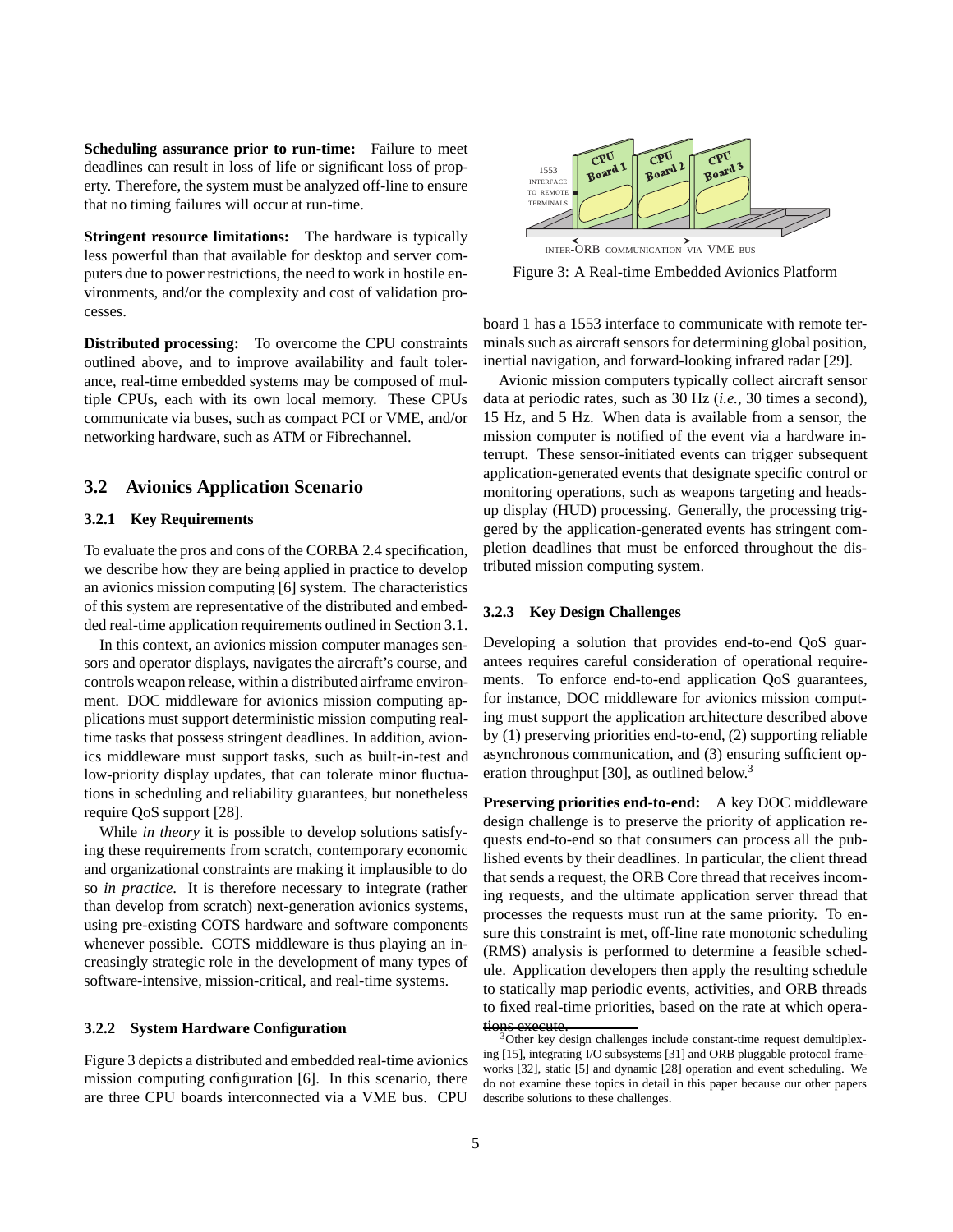**Achieving Reliable asynchronous communication:** To simplify end-to-end system scheduling and design, it is common for real-time clients and servers to communicate asynchronously. This strategy decouples clients from servers to increase concurrency and prevent unnecessary client blocking. Depending on the underlying transport mechanism, however, it may be necessary to use some form of end-to-end acknowledgment to ensure that requests are delivered reliably across the communication medium.

For example, VME buses are designed to provide reliable transport between boards on the same bus. Inter-board requests can be lost, however, due to buffer mismanagement, overflow, or transient VME bus anomalies that occur under heavy load. In systems where such failures must not go undetected, the use of a higher-level reliability protocol above the transport layer is required.

**Ensuring adequate operation throughput:** Aircraft sensor devices, such as navigation devices and radar sensors, generate data at regular periodic intervals [6]. Real-time applications may be limited to relatively low operation throughput per-period, however, due to per-operation overhead. This overhead can arise from OS I/O subsystem and network interface processing, as well as from the propagation delay across the communication media.

Fortunately, due to the periodic nature of certain real-time applications, it is possible to delay some requests, while still meeting overall timing constraints. For example, display updates can be deferred until shortly before their deadlines. Such requests can be buffered and sent in a single data transfer, thereby minimizing transport overhead and increasing operation throughput.

#### **3.2.4 Evaluating Avionics Application Software Architectures**

**Overview:** Figure 4 shows a conventional non-CORBA architecture for distributing periodic I/O events throughout an avionics application. This example has the following participants:

 **Aircraft sensors:** Aircraft-specific devices generate sensor data at regular intervals, *e.g.*, 30 Hz, 15 Hz, 5 Hz, *etc*. The arrival of sensor data generates interrupts that notify the mission computing applications to receive the incoming data.

 **Sensor proxies:** Mission computing systems must process data to and from many types of aircraft sensors, including global position system (GPS), inertial navigation set (INS), and forward looking infrared radar. To decouple the details of sensor communication from the applications, sensor proxy objects are created for each sensor on the aircraft. When I/O interrupts occur, data from a sensor is given to an appropriate sensor proxy. Each sensor proxy object demarshals the



Figure 4: Example Avionics Mission Control Application

incoming data and notifies I/O facade objects that depend on the sensor's data. Since modern aircraft can be equipped with hundreds of sensors, a large number of sensor proxy objects may exist in the system.

 **I/O facades:** I/O facades represent objects that depend on data from one or more sensor proxies. I/O facade objects use data from sensor proxies to provide higher-level views to other application objects. For instance, the aircraft position computed by an I/O facade is used by the navigation and weapons release subsystems.

The *push*-driven model described above is commonly used in many real-time environments [33], such as industrial process control systems and military command/control systems. One positive consequence of this push-driven model is its efficient and predictable execution of operations. For instance, I/O facades only execute when their event dependencies are satisfied, *i.e.*, when they are called by sensor proxies.

In contrast, using a *pull*-driven model to design mission applications would require I/O facades that actively acquire data from sensor proxies. If data were not available to be pulled, the calling I/O facade must block awaiting a result. Thus, for I/O facades to pull, the system must allocate additional threads to allow the application to progress while I/O facade tasks block. Adding threads to the system has many negative consequences, however, such as increased context switching overhead, synchronization complexity, and complex real-time thread scheduling policies [22]. Conversely, by using the push model, blocking is largely alleviated, which reduces the need for additional threads. Therefore, this paper focuses on the push model.

**Drawbacks with conventional avionics architectures:** A disadvantage to the architecture shown in Figure 4 is the strong coupling between suppliers (sensor proxies) and con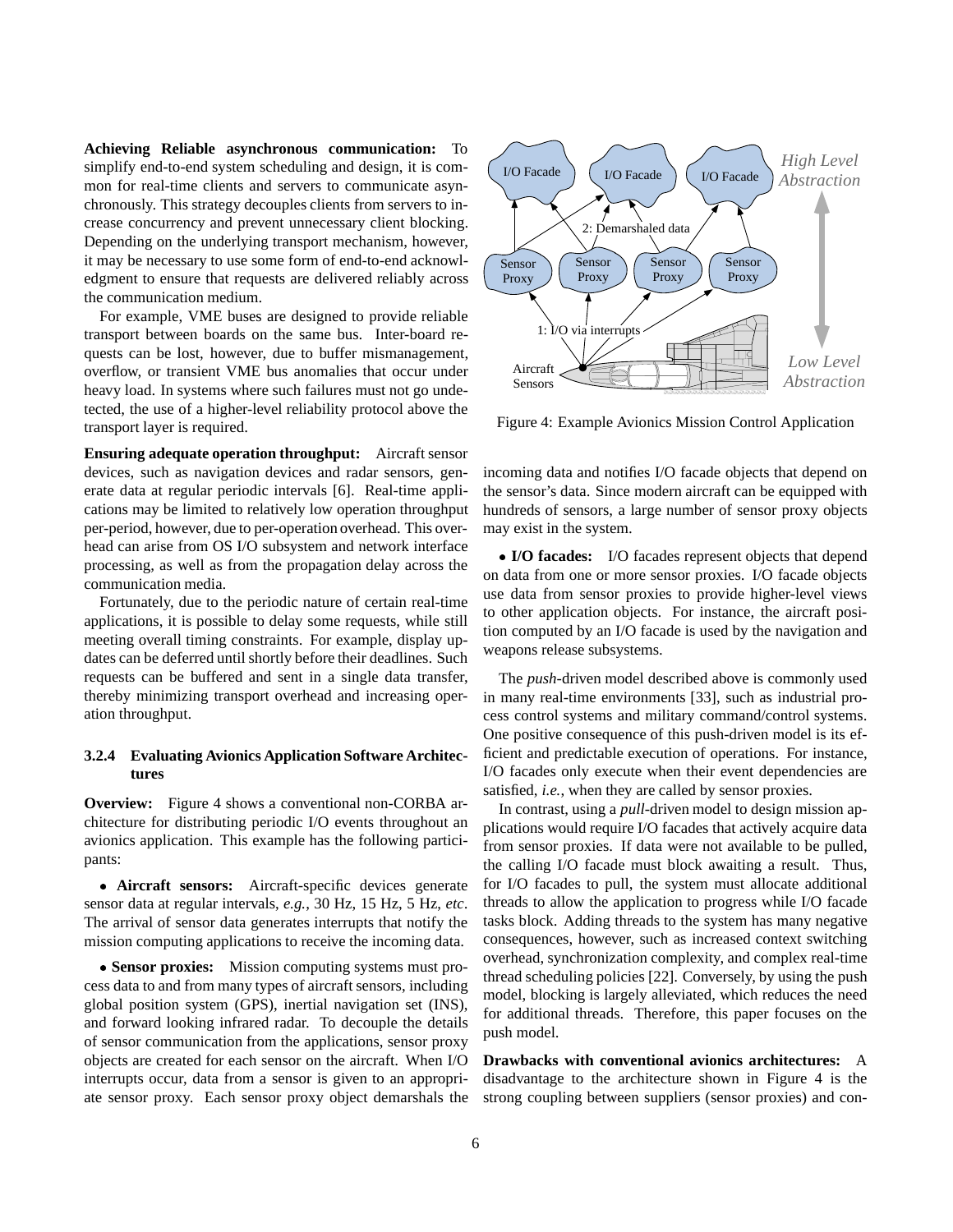sumers (I/O facades). For instance, to call back to I/O facades, each sensor proxy must know which I/O facades depend on its data. As a result, changes to the I/O facade layer, such as adding/removing consumers, require sensor proxy modifications. Likewise, consumers that register for callbacks are tightly coupled with suppliers. If the availability of new hardware, such as forward looking infrared radar, requires a new sensor proxy, the I/O facades must be altered to take advantage of the new technology.

**Alleviating drawbacks with the CORBA Event Service:** Figure 5 shows how the CORBA Event Service [34] can help



Figure 5: Example Avionics Application with CORBA Event Channel

alleviate the disadvantages of the tightly coupled consumers and suppliers shown in Figure 4. The CORBA Event Service defines *supplier*, *consumer*, and *event channel* participants so that distributed applications can exchange requests asynchronously via an *event-based* execution model [33]. Suppliers generate events, consumers process events sent by suppliers, and event channels propagate events to consumers on behalf of suppliers.

The architecture of our example avionics mission computing application [6] centers on the Publish/Subscribe [11] pattern shown in Figure 5. As shown in this figure, sensors generate an interrupt to indicate data availability. Sensor proxies then push the event to an event channel, which dispatches events to application-level consumers on behalf of the sensors generating the events. When consumers subscribe with an event channel, they indicate what types of events they are interested in receiving by supplying the filtering criteria. The benefit of using an event channel is that sensor proxies are unaffected when I/O facades are added or removed.

Before running production mission computing applications, the system is analyzed and events are assigned priorities by a real-time (RT) scheduling service [5]. Since the same consumer can receive events at different priorities, the DOC middleware must support this use-case, thereby allowing applications to use the same object reference to access a service at different priority levels.

Another benefit of a CORBA event channel-based architecture is that an I/O facade need not know which sensor proxies supply its data. Since the channel mediates on behalf of the sensor proxies, I/O facades can register for certain types of events (*e.g.*, GPS and/or INS data arrival) without knowing which sensor proxies actually supply these types of events. Once again, the use of an event channel makes it possible to add or remove sensor proxies without changing I/O facades.

# **4 Evaluating CORBA for Real-time Applications**

During the past several years, we developed two variants of the real-time avionics mission computing application [6] described in Section 3.2. Each variant used a different version of TAO based on different versions of the CORBA specification, The initial variant was based on CORBA 2.3 [23] and is outlined in Section 4.1. The later variant was based on the Real-time [18] and Messaging [19] specifications defined in CORBA 2.4 and is described in Section 4.2.

## **4.1 Synopsis of the Original CORBA 2.3-based Solution**

### **4.1.1 Overview**

Our original solution for the avionics mission computing application described in Section 3.2 was developed several years ago using the CORBA 2.3-based version of TAO ORB and TAO's Real-time (RT) Event Service [6] and RT Scheduling Service [5]. This solution was developed before the OMG adopted the CORBA 2.4 Real-time and Messaging specifications. Therefore, it supported real-time mission computing applications via several non-standard CORBA extensions, such as pre-establishing connections [22] to particular connection endpoints and allowing multiple ORBs to share a single object adapter to simplify object activation across rate groups, as shown in Figure 6.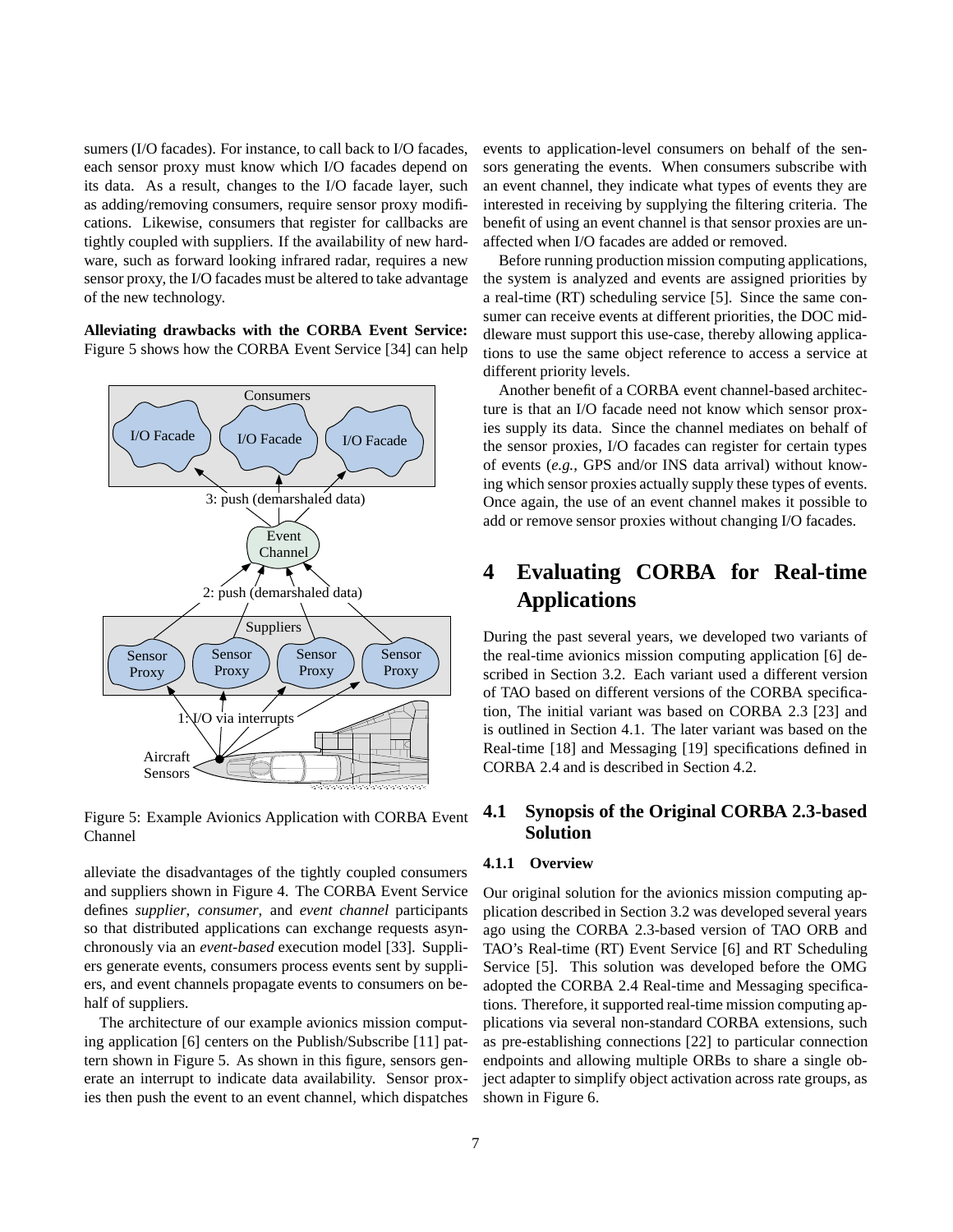

Figure 6: TAO's Original CORBA 2.3 Solution

In the original CORBA 2.3 solution, multiple supplier threads on one CPU board ran at different priorities, *e.g.*,  $P_1 \ldots P_4$ . One-way operations were used to push events to consumer threads that ran at corresponding priorities on other CPU boards. Each ORB on the server created a Reactor [14]. This component was responsible for accepting connections at a particular connection endpoint, demultiplexing connections at the associated ORB's priority level, and dispatching incoming client requests to ORB Core connection handlers.

During off-line system scheduling, priorities were calculated for each of the rate groups using TAO's static RT Scheduling Service [5]. Then, during on-line system initialization, a thread for each calculated priority was spawned and multiple ORBs – one per thread – were created on each CPU board and associated with a particular connection endpoint, *e.g.*,  $EP_1$  ...  $EP_4$ . This configuration enabled each ORB to process events associated with its thread's rate group. Finally, all the ORBs on each CPU board pre-established connections,  $e.g., C_1 ... C_4$ , to all other ORBs listening on connection endpoints on other CPU boards.

The mission computing application software itself was responsible for mapping each request onto the appropriate ORB/connection in accordance with its priority. This design ensured that individual invocations and event channel processing occurred at the correct real-time priorities. For example, if a consumer processed a 20 Hz event, it used its 20 Hz ORB and the object references generated by server ORBs that correspond to the thread priority  $(P_1)$  of the 20 Hz rate group. Moreover, by statically configuring all inter-ORB connections and mapping them to specific thread priorities, this design avoided head-of-line-blocking in the socket connection queues.

#### **4.1.2 Evaluation of the CORBA 2.3-based Solution**

The CORBA 2.3-based solution described above met its original objectives, *i.e.*, it minimized key sources of unbounded priority inversion and was flown successfully in an operational test-flight [35]. However, this solution had the following drawbacks:

**Overly complex and non-standard programming model:** Maintaining multiple ORBs to preserve end-to-end priority turned out to be hard for mission computing application developers. In the server, an ORB in each thread had to be initialized. Moreover, servants had to be activated multiple times, *i.e.*, once under each ORB, to obtain a different object reference for each rate group. In the client, the application kept multiple object references for each object, one for each rate group. Moreover, the application was responsible for managing the association between these object references and priorities, *e.g.*, using an *ad hoc* location service.

**Excessive memory consumption:** Each ORB maintained a separate copy of its resources, such as its active object map and its connection cache. Although this design minimized contention and priority inversion, it required excessive duplication of resources. For example, there were as many copies of active object maps as there were threads because each servant was activated on each ORB.

**Inefficient initialization:** In addition to consuming excessive memory resources, the use of multiple ORBs also increased the time required to initialize the avionics system. This overhead is particularly problematic because the avionics mission computers reinitialize rapidly to recover from transient power cycles, *e.g.*, due to sudden aircraft deceleration during carrier landings.

**Tight coupling between threads and ORBs:** Each thread contained its own instance of an ORB, as shown in Figure 6. Although this design minimized synchronization within the ORB, it hampered the usability of the system by application developers. For instance, object references created in one ORB could be used only in the thread of that ORB. Therefore, application developers could not pass object references between threads on the same CPU board because client/servant collocation did not work transparently [15].

**Ambiguous one-way invocation semantics:** The semantics of one-way method invocations in CORBA 2.3 were ambiguous and could be implemented differently by different ORBs [4]. Therefore, applications could not control the reliability of requests, nor could they control overall system throughput.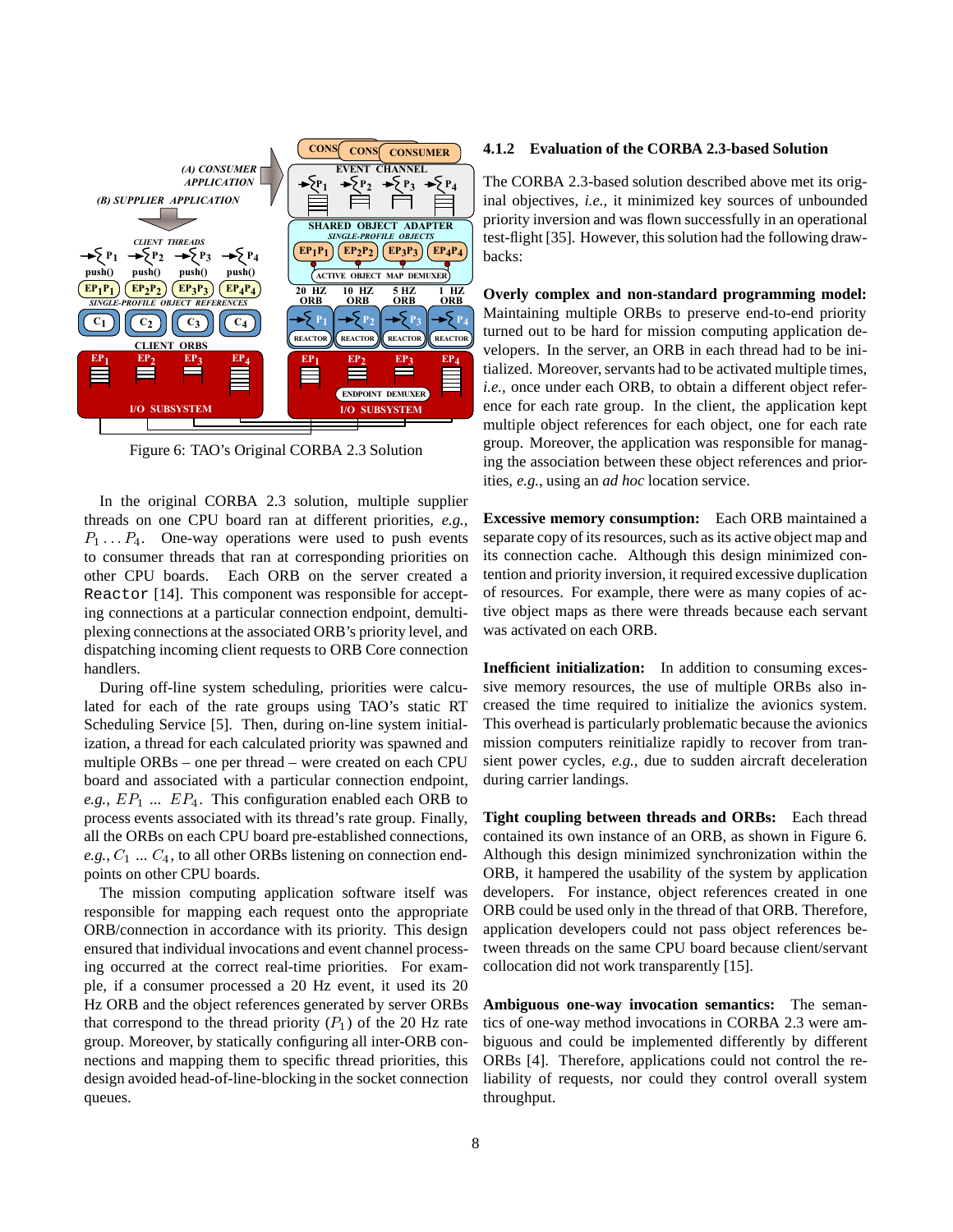## **4.2 Synopsis of the CORBA 2.4-based Solution (A) SERVER**

#### **4.2.1 Overview**

To address the limitations of the solution described in Section 4.1, the avionics mission computing application was reimplemented using a version of TAO that is based on the CORBA 2.4 Real-time [18] and Messaging [19] specifications. Below, we describe and evaluate how well suited CORBA 2.4 features, such as *priority preservation* and *reliable one-ways*, are to meeting key challenges of this class of applications. For each set of challenges we outline the changes made to TAO during this effort and motivate several enhancements we developed to provide more precise control over the CORBA 2.4 real-time and messaging features.

#### **4.2.2 Preserving Priorities End-to-End**

**Context:** Systems with stringent QoS requirements, such as our avionics mission computing application, often must execute a request at the same priority, end-to-end, as described in Section 3. In the following paragraphs we outline the Realtime CORBA mechanisms in CORBA 2.4 intended to preserve request priorities end-to-end.

 **Priority mapping:** The specification defines a universal, platform-independent priority representation called the *CORBA Priority*. This feature allows applications to make prioritized CORBA invocations in a consistent fashion between nodes running on operating systems with different priority schemes. *Priority mapping functions* are used to map priority values specified in terms of *CORBA priority* into *native OS priority*.

 **CORBA priority models:** The Real-time CORBA specification defines a *PriorityModel* policy that determines the priority at which server handles requests from clients. The policy can have one of the two values: SERVER DECLARED or CLIENT PROPAGATED. In the SERVER DECLARED model shown in Figure 7 (A), the server handles requests at the priority declared on the server side at object creation time. This priority is communicated to the client in an object reference.

The Real-time CORBA specification also defines the CLIENT PROPAGATED model shown in Figure 7 (B). In this model, the client encapsulates its priority in the service context list of the operation invocation and the server then honors the priority of the invocation. When a server ORB parses the request, it extracts the priority from the service context and sets the priority of the processing thread to match the requested priority.

 **Thread pools:** A Real-time CORBA server can associate each POA with a pool of pre-allocated threads running at appropriate priorities. A pool can optionally be pre-configured for a maximum buffer size or number of requests, as shown in



Figure 7: Real-time CORBA Priority Models

Figure 8. If buffering is enabled for the pool, the request will



Figure 8: Buffering Requests in Real-time CORBA Thread Pools

be queued until a thread is available to process it. If no queue space is available or request buffering was not specified the ORB should raise a TRANSIENT exception, which indicates a temporary resource shortage. When the client receives this exception it can reissue the request at a later point.

 **Priority banded connections:** This feature allows a client to communicate with the server via multiple transport connections. Each connection is dedicated to carrying invocations of distinct CORBA priority or range of priorities, as shown in Figure 9. A client ORB establishes a priority banded connection by sending a server the bind priority band request, which specifies the range of priorities the connection will be used for. This feature allows the server to allocate the necessary resources for the connection and to configure these resources to provide service for the specified priority range.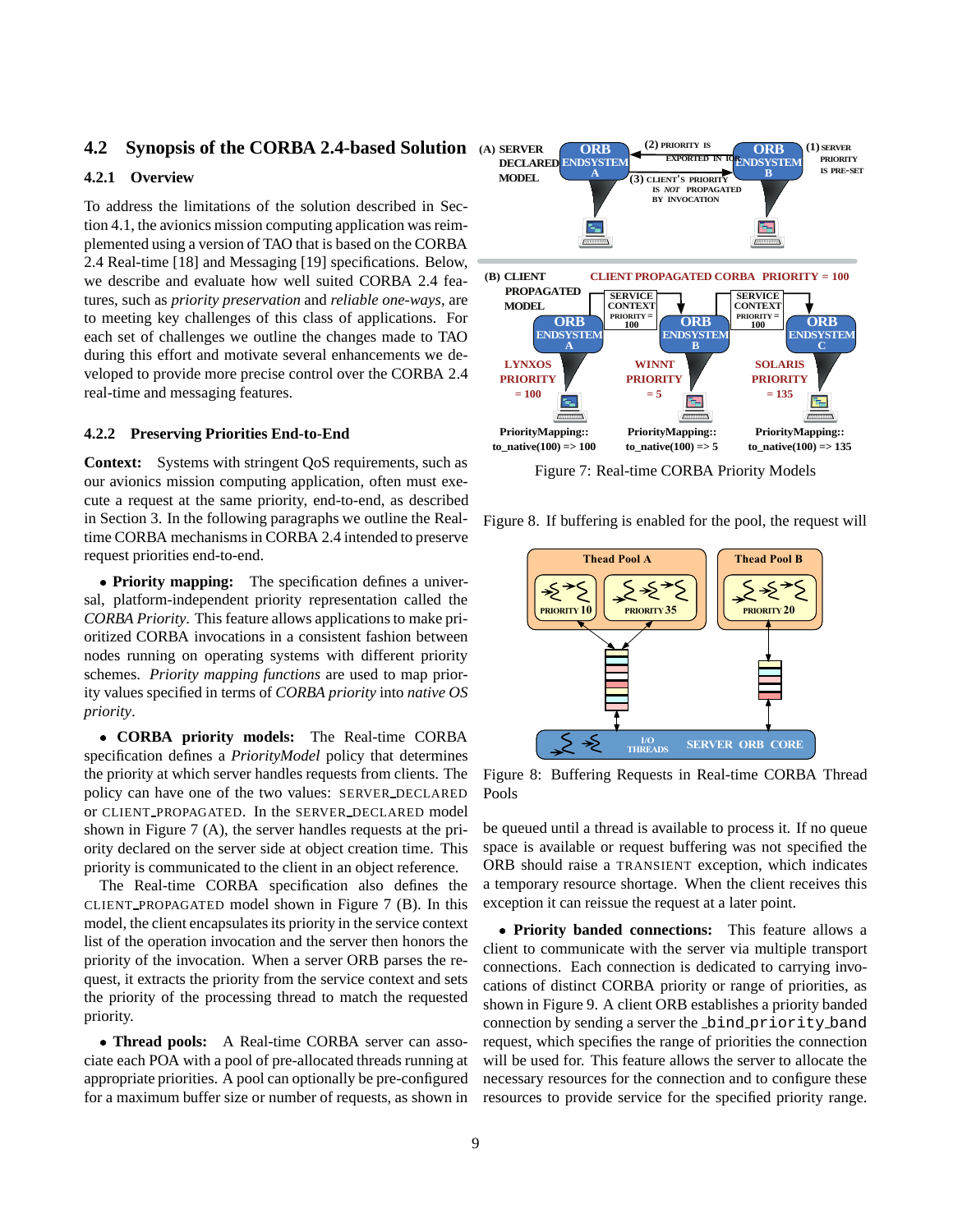

Figure 9: Priority Banded Connections

The selection of the appropriate connection for each invocation is transparent to the application, and is done by the ORB based on the value of the *PriorityModel* policy.

**Problems:** As outlined above, the mechanisms defined in the Real-time CORBA chapter of the CORBA 2.4 specification provide application developers with greater control over ORB endsystem resources than earlier CORBA 2.3 specifications. For many real-time applications these mechanisms are sufficient to provide the necessary QoS guarantees. For real-time applications with stringent QoS requirements such as those outlined in Section 3, however, this lack of specificity can lead to ineffective or *non-portable* implementations, as discussed below:

 **Priority mapping problems:** Although Real-time CORBA mandates each ORB to provide default priority mapping functions, as well as a mechanism to allow users to override these defaults, it does not state how those mappings functions are accessed and set. Thus, application developers are forced to use proprietary interfaces.

 **CORBA priority model problems:** The Real-time CORBA CLIENT PROPAGATED model can be inappropriate for applications with hard real-time requirements due to opportunities for priority inversion [36]. In particular, it is possible that the initial priority of the thread reading the request is too high or too low, relative to the priority of the thread that processes the servant in an upcall.

Likewise, the SERVER DECLARED priority model is not appropriate for applications that invoke the *same* operation on the *same* object, but at *different* priorities from *different* client threads. For example, if our avionics mission computing application were to use the SERVER DECLARED priority model, it would have to activate the same servant multiple times, using a different priority for each activation. The client application would then choose the object reference based on the client thread's priority, and invoke the operation on the right object. However, this solution is unnecessarily complicated for the following reasons:

 It would interact poorly with CORBA location services, such as Naming or Trading, because each object must be registered multiple times.

 An application-specific client convention would be required to (1) fetch all the object references for the same object and (2) map priorities to the corresponding object references.

In our CORBA 2.3-based implementation, we faced similar challenges in managing multiple object references corresponding to multiple server ORBs. Our experiences indicated that such an approach yielded complex code that was hard to maintain, thereby negating several advantages of DOC middleware.

 **Thread pool problems:** The Real-time CORBA specification does not provide any policies to ensure that threads in a pool receive requests directly from connections. Thus, a compliant implementation may choose to separate threads that perform all the I/O, parse the request to identify the target POA and priority, and hand off the request to the appropriate thread in the POA thread pool, as shown in Figure 10. Such an implementation can increase average and worst-case



Figure 10: An Inappropriate CORBA Thread Pool Architecture for Hard Real-time Applications

latency and create opportunities for unbounded priority inversions [15], however. For instance, even under a light load, the server ORB incurs a dynamic memory allocation, multiple synchronization operations, and a context switch to pass a request between a network I/O thread and a POA thread.

 **Priority banded connection problems:** There is no standard API in Real-time CORBA that allows server applications to control how thread pools are associated with priority banded connections. For instance, a server application can not control whether its ORB assigns each connection a separate thread, or whether a pool of threads can be pre-allocated to service multiple connections that have the same priority range. Unfortunately, this lack of detail in the specification makes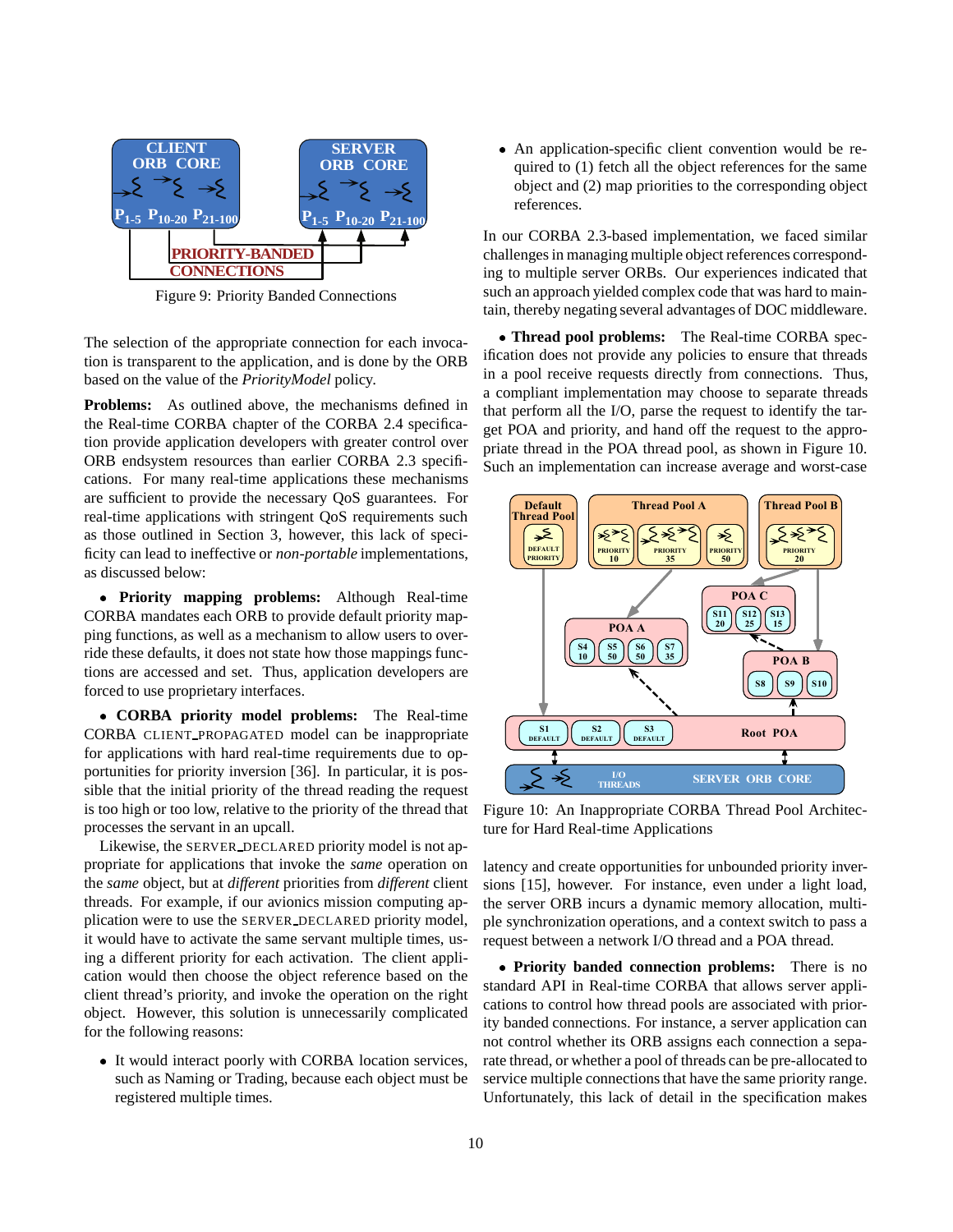it hard to write real-time applications that behave predictably across different ORB platforms.

The Real-time CORBA specification also lacks a standard API that would allow a server application to control how its ORB associates a thread at a pre-specified priority to read requests from a priority banded connection. Thus, the actual ORB thread that performs I/O operations could be different from the thread processing the request, and could execute at the wrong priority, thereby incurring priority inversion. This lack of specificity in the Real-time CORBA priority banded connections mechanism can lead to implementations that suffer from problems similar to those with POA thread pools shown in Figure 10.

**Solution**  $\rightarrow$  **Prioritized connection endpoints:** To alleviate the problems listed above, we defined mechanisms in TAO to explicitly map thread pools and thread priorities to connection endpoints. These mechanisms extend the Real-time CORBA specification to give TAO applications greater control over the mapping of connections to thread priorities within the ORB Core. Figure 11 provides an example of the avionics mission computing application shown in Figure 6 revised to use TAO's prioritized connection endpoints mechanism.



Figure 11: TAO's New CORBA 2.4-based Solution

As shown in this figure, the server application is an event channel consumer with four connection endpoints,  $EP_1$ ...  $EP_4$ . Each endpoint is assigned a CORBA priority, *e.g.*,  $EP_1$ has priority  $P1$ , and is serviced by a thread of the corresponding native OS priority. Object references for servants activated in this server contain four profiles, one for each endpoint, as shown in the object adapter portion of the server in Figure 11 (A).

The client application in Figure 11 (B) is an event channel supplier. It has four threads with priorities  $P1 \ldots P4$ . When a

supplier thread makes a call on the consumer object reference exported by the server, the ORB finds a pre-established connection for that endpoint and uses it to send the request. The priority is preserved end-to-end because on the server-side the connection is serviced by a thread at the same priority as the thread making the request on the client-side.

**Implementing prioritized connection endpoints in TAO:** Below, we describe key mechanisms provided by TAO to implement prioritized connection endpoints in client and server ORBs:

 **Server ORB support for binding thread priorities to listen-mode connection endpoints:** TAO allows servers to have multiple listen-mode [37] connection endpoints, each associated with a CORBA priority. Each connection endpoint is also statically associated with a pool of threads running at native OS priority corresponding to the CORBA priority of the endpoint. Pool threads are responsible for accepting and servicing connections on the associated endpoint.

When an object is activated in a server with multiple endpoints, the generated object reference contains multiple profiles, one for each endpoint. Each profile stores the CORBA priority of its endpoint in a tagged component. This design allows a client to receive service at its desired priority by simply selecting and using the profile containing that priority.

TAO's prioritized connection endpoints extension is particularly attractive for applications, such as avionics mission computing, that invoke operations on the same object at different priority levels. In particular, these applications can specify a set of prioritized connection endpoints on the command-line, effectively defining the set of priorities supported on the server *a priori*, thereby allowing the ORB to schedule and allocate resources more effectively end-to-end. Moreover, this programming model is much simpler than creating multiple objects and object references and trying to assign them different thread priorities.

 **Client ORB support for connections with priorities:** When a client makes an invocation, the client-side ORB must select one of the profiles from an object reference before sending the request to the server. The profile is selected based on the priority at which the client wants the request serviced. To allow clients to specify this desired priority, TAO defines a *ClientPriority* policy. Clients can set the *ClientPriority* policy to one of the following values:

- $\bullet$  USE\_NO\_PRIORITY *i.e.*, priority information is not used when a client ORB selects a profile from an object reference.
- $\bullet$  USE THREAD PRIORITY *i.e.*, the priority of the client thread sending a request is used to select the profile. This option is used when the priority of request must be preserved end-to-end. For example, we use this option in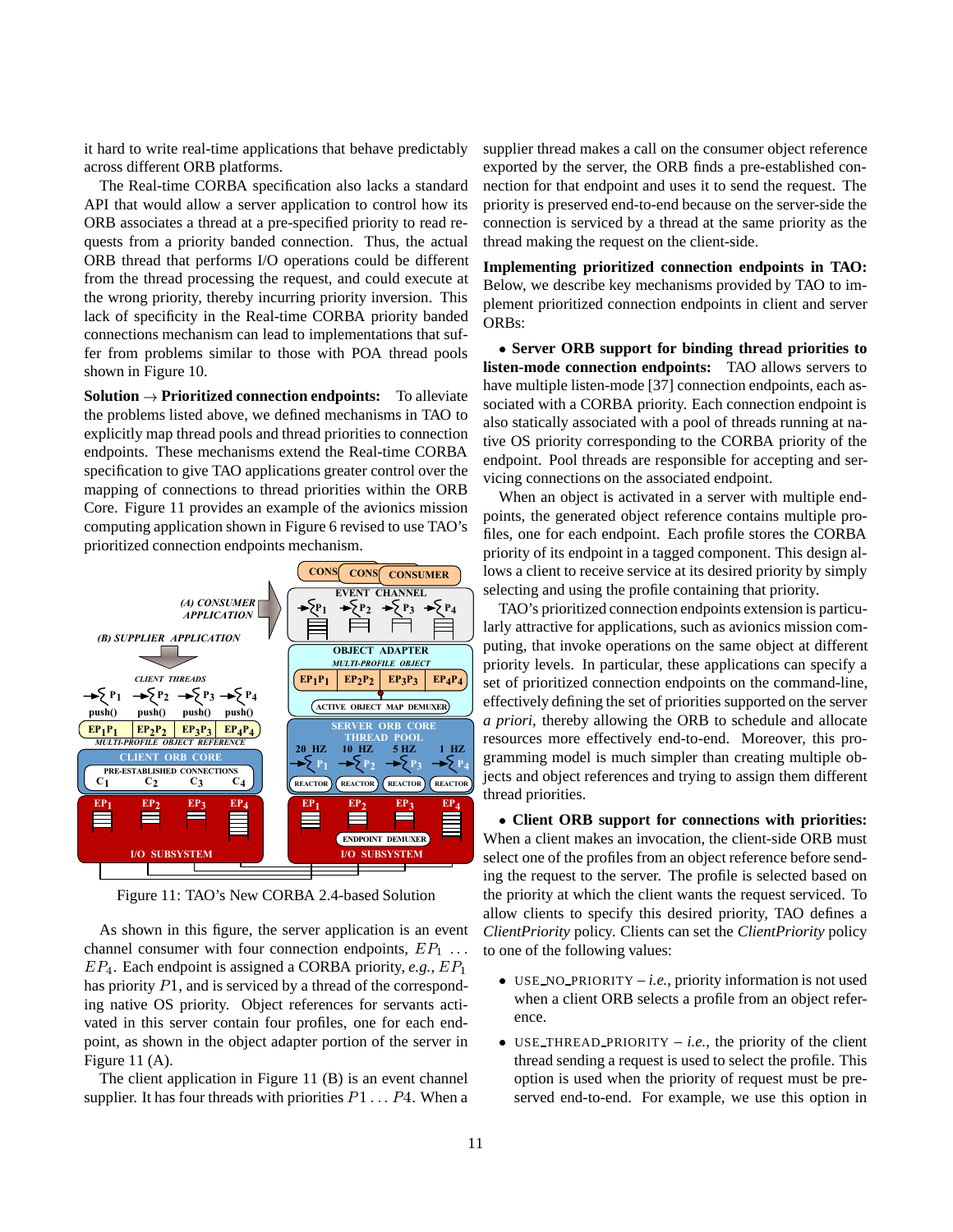Figure 11 (B), where the *ClientPriority* policy is checked before the client ORB selects a profile from the object reference. In that case, when a client thread with priority  $P1$  invokes an operation on a consumer object, the ORB selects the profile corresponding to that priority, *i.e.*, the one that contains connection endpoint  $EP_1$ .

 USE PRIORITY RANGE – In this case, a range of priorities to be used for profile selection is specified by the application inside the policy. This option allows applications to request services at a priority that is *different* than that of the client thread invoking an operation. For example, a high-priority client thread can generate a low-priority event, such as a display update. This highpriority thread can post the message in a remote server at a low-priority, to minimize the effect on more critical processing. However, it need not change its own priority to perform this task, which avoids local priority inversions.

TAO's prioritized connection endpoints and *ClientPriority* policy extend the standard Real-time CORBA priority models and its priority banded connections mechanism to achieve an effective balance between the SERVER DECLARED and CLIENT PROPAGATED models. In particular, TAO provides the same degree of control to the server as the SERVER DECLARED model by restricting clients to use wellknown priorities. However, it also allows clients to select a priority published by the server that best meets their requirements. TAO's design avoids priority inversions and ensures ORB endsystem resources are strictly controlled, while still retaining a simple programming model.

Section 5.1 illustrates the performance of TAO's prioritized connection endpoint architecture.

#### **4.2.3 Achieving Reliable Asynchronous Communication**

**Context:** Embedded real-time CORBA applications often use one-way operations to simulate message-passing via standard CORBA features. For example, avionic mission computing applications [6] process periodic event messages, such as sensor updates and heartbeat messages from redundant systems. Typically, clients send these messages to servers via CORBA one-way operations, which require no response.

**Problems:** The semantics of conventional CORBA one-way operations are often unacceptable because the CORBA 2.3 specification does not require an ORB to guarantee that oneway operations will be delivered [4].

**Solution**  $\rightarrow$  **CORBA 2.4 reliable asynchronous features:** To alleviate the problem outlined above, the CORBA Messaging specification defines a policy called *SyncScope* that allows clients more control over the degree of reliability for one-way operation invocations. Figure 12 illustrates the following four levels of reliability for one-way operations:



Figure 12: Reliable One-way Synchronization Scopes

• SYNC\_NONE: With this policy value, the client ORB returns control to the client application before passing the request to the transport layer. This value minimizes the amount of time a client spends blocking on the one-way operation, but provides the lowest level of delivery guarantee. The SYNC NONE policy is useful for applications that require minimal client operation latency, while tolerating reduced reliability guarantees.

 SYNC WITH TRANSPORT**:** With this policy value, the ORB returns control to the client only after the request is passed successfully to the transport layer, *e.g.*, the client's TCP protocol stack. A client can incur unbounded latencies if a connection endpoint flow controls due to a limited buffer space. When used with a connection-oriented transport, such as TCP, SYNC WITH TRANSPORT can provide more assurance than SYNC NONE. This policy is appropriate for clients that require a compromise between low latency and reliable delivery.

• SYNC\_WITH\_SERVER: With this policy value, the client invokes a one-way operation and then blocks until the server ORB sends an acknowledgment. The server ORB sends the acknowledgment after invoking any servant managers, but before dispatching the request to the servant. The SYNC WITH SERVER policy value provides clients with assurance that the remote servant has been located. This feature is particularly useful for real-time applications that require some degree of reliability, *e.g.*, because they run over backplanes that lose packets occasionally, but need not wait for the entire servant upcall to complete.

 SYNC WITH TARGET**:** This policy value is equivalent to a synchronous two-way CORBA operation, *i.e.*, the client will block until the server ORB sends a reply after the target object has processed the operation. If no exceptions are raised, the client can assume that the target servant processed its request. This synchronization level is appropriate for clients that need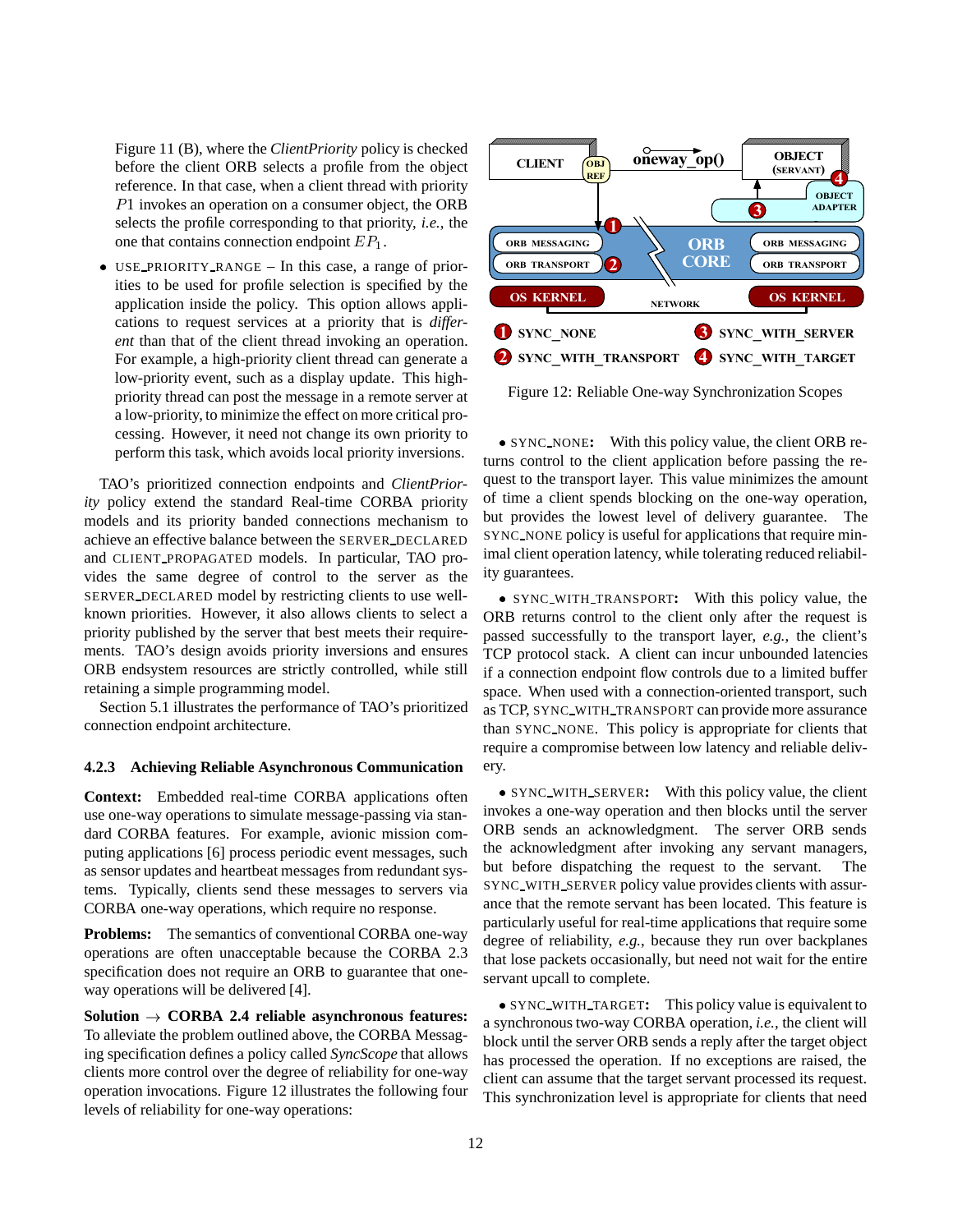assurance that the upcall was performed and can tolerate the real-time applications may be limited to a relatively low numadditional latency.

**Implementing reliable one-ways in TAO:** The *SyncScope* policy controls the reliability of one-way requests. It can be set at the object-level, thread-level, or ORB-level. As with any CORBA policy, the more specific levels can override the more general levels. To implement reliable one-way requests, TAO's IDL compiler [38] generates client stub code that checks the *SyncScope* policy value and sets the appropriate bits in the response flags field in the GIOP request header.

If the *SyncScope* policy is SYNC NONE, the request is buffered, as described in Section 4.2.4. If the policy value is SYNC WITH SERVER or SYNC WITH TARGET, the client ORB must wait for a reply from the server and check for a LOCATION FORWARD response or a CORBA system exception.

On the server, the ORB's behavior is based solely on the value of the response flags field of the request header. If the flags are set to a *SyncScope* policy value of SYNC WITH TARGET, the request is treated as a two-way request, whether it originated as a one-way or as a two-way. If the flags are set to a value of SYNC WITH SERVER, however, a response will be initiated by the Object Adapter immediately after it locates the servant, but before dispatching the upcall.

Section 5.3 presents benchmarks illustrating the performance of TAO's reliable one-way implementation.

#### **4.2.4 Ensuring Adequate Operation Throughput**

**Context:** Distributed real-time applications often have stringent timing requirements, where critical operations must begin and/or complete within specified time intervals. For example, aircraft sensor devices, such as navigation devices and radar sensors, generate data that must be processed at regular periodic intervals [6]. Such applications often have a fixed time period in which to invoke remote one-way operations. After invoking each operation, the client must perform other processing, *i.e.*, it does not wait synchronously for the server to process the operation and respond.

**Problems:** The following two problems can arise when applying ORB middleware to distributed real-time applications with periodic processing requirements:

 **Inadequate operation throughput:** The time spent delivering a one-way or asynchronous operation to a server includes the overhead of invoking one or more write calls to the client OS. In turn, this incurs protocol stack and network interface processing, as well as the propagation delay across the communication media. This per-operation overhead constitutes a non-trivial amount of the total end-to-end latency, particularly for small requests. As a result of this overhead, ber of remote operations per time period.

 **Blocking flow control:** It is important that periodic realtime applications not block indefinitely when ORB endsystem and network resources are unavailable temporarily. However, ORB transport protocols, such as IIOP, often implement reliable data delivery using a sliding window flow control algorithm [37]. Thus, they may block the client from transmitting additional data when the communication channel is congested, or if the server is slow. Although some transport protocols buffer a limited number of bytes or requests, they will typically block client threads after this limit is reached.

One way to solve these problems is to revise the application's IDL interfaces and reimplement the clients so they buffer data at the application-level. This solution works well for certain periodic applications that can sacrifice some latency for increased operation throughput. Buffering at the application-level increases the burden on application developers, however, thereby increasing the implementation, validation, and maintenance effort. Moreover, if two or more application IDL interfaces require buffering, code can be duplicated unnecessarily, which increases application footprint.

**Solution • ORB-level request buffering:** Often, a more effective solution is to have the ORB buffer one-way and asynchronous invocations transparently.<sup>4</sup> At some later time, the buffered requests can be delivered *en masse* to the server. There are several benefits to ORB-level request buffering:

- By buffering requests, a client ORB amortizes the peroperation processing overhead and increases effective network utilization.
- The ORB can use OS *gather write* operations, such as writev [37], to minimize the number of mode switches needed to transmit the buffered requests.
- ORB-level buffering can increase application control over the buffering of CORBA requests. This feature is important when the buffering provided by the transport protocol is inadequate, thereby forcing indefinite blocking of the client due to flow control.

**Implementing ORB-level request buffering in TAO:** The CORBA 2.4 Messaging specification introduces several mechanisms to give application developers more control over QoS parameters than in CORBA 2.3 specifications. In particular, applications can use CORBA 2.4 features, such as the *Sync-Scope* policy, to control latency/reliability tradeoffs. For example, applications can use the SYNC WITH SERVER policy

<sup>4</sup>Synchronous two-way requests and reliable one-way operations should not be buffered. The ORB must deliver these request immediately to the server because the client waits for the server's response before continuing.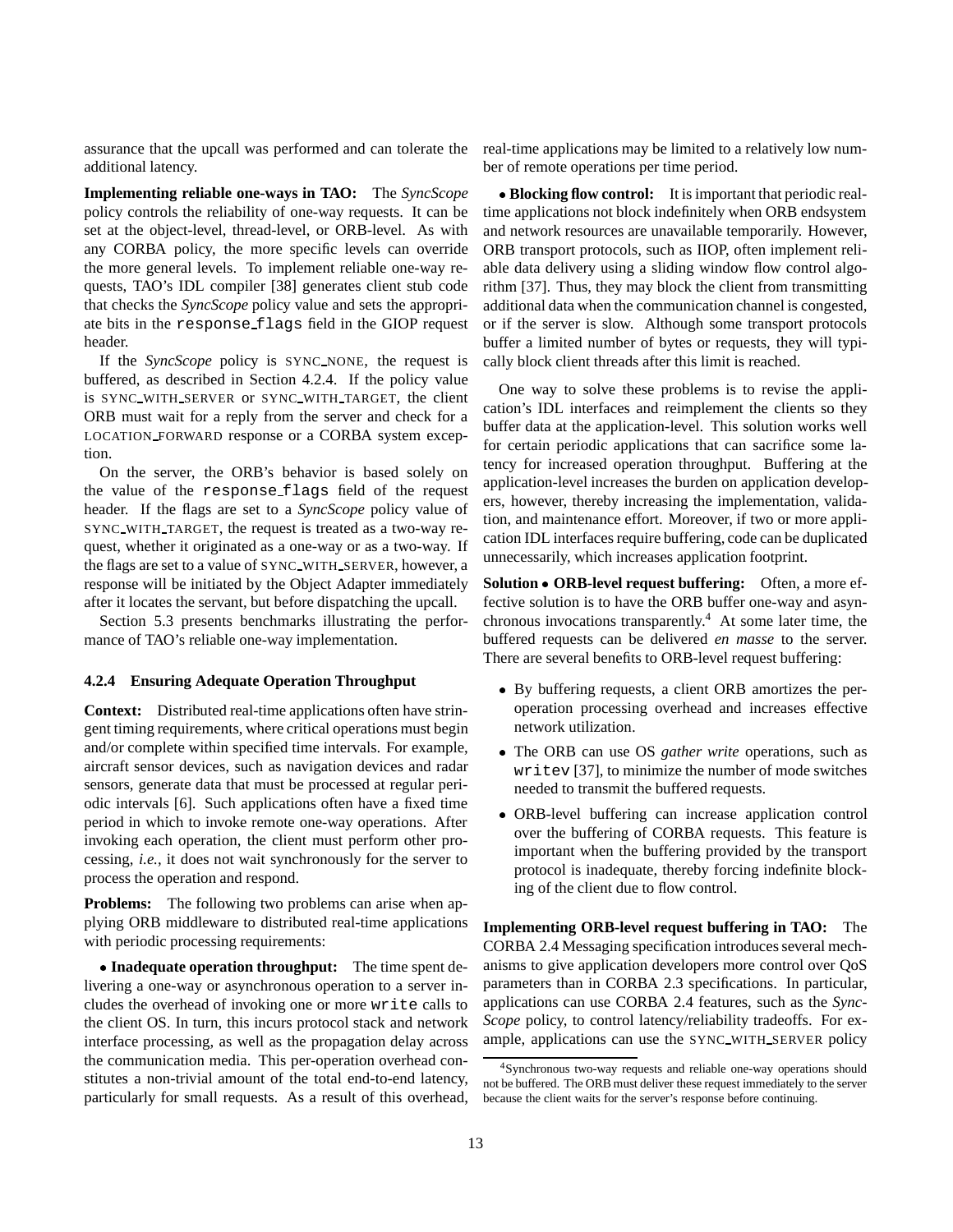value to achieve reliable transport delivery, without waiting for the entire servant's computation to complete. Likewise, the application can ensure non-blocking behavior by using the SYNC NONE policy value, which TAO implements by buffering multiple requests before sending them to the server.

Unfortunately, neither the CORBA Messaging or the RT CORBA specifications provide mechanisms to control the size or duration of buffers, nor does it provide explicit interfaces to flush buffers. These semantics are insufficient for applications that require precise control over the ORB utilization of memory and network resources. Therefore, we have extended TAO to allow applications to specify multiple strategies for delivering buffered requests via a new *BufferingConstraint* policy.

Figure 13 illustrates how TAO uses this policy to buffer oneway invocations inside the ORB Core for subsequent delivery. When application-specified buffering limits are reached, the



Figure 13: One-way and Asynchronous Request Buffering

buffers are flushed and the queued requests are delivered to the server.

A combination of the following conditions can be specified simultaneously using TAO's *BufferingConstraint* policy:

**1. Message Count:** When the number of buffered messages reaches an application-specified high-water mark, the buffered requests are delivered to the server. This approach allows applications to batch *n* requests together.

**2. Message Bytes:** When the number of bytes in the buffered messages reaches an application-specified high-water mark, the buffered requests are delivered to the server. This approach allows applications to buffer *n* bytes at the ORB layer.

**3. Periodic Timeout:** After an application-specified time interval, the ORB delivers any buffered requests to the server. This approach allows applications to pace the delivery of messages to the server even when the requests are produced at irregular intervals.

**4. Explicit Flushing:** Applications can flush any queued messages explicitly. This approach allows applications to deliver the batched messages to the server in response to some external event.

**5. Out-of-Band Requests:** Applications can skip buffering for some requests. This approach allows applications to deliver urgent requests to the server immediately, bypassing the buffered requests.

Section 5.2 presents benchmarks illustrating the performance of TAO's buffered requests implementation.

#### **4.2.5 Evaluation of the CORBA 2.4-based Solution**

Our CORBA 2.4-based avionics mission computing solution has the following improvements over the original CORBA 2.3 based design:

**More standard programming model:** The CORBA 2.4 Real-time specification defines a standard model for implementing many features required for avionics mission computing using only a single ORB per CPU. This model supports the mapping of priorities to particular invocations, objects, and threads. As a result, application programming is simplified and the portability of application software increases because the system is based on a standard.

**Reduced memory footprint:** Our original CORBA 2.3 based solution required multiple ORBs be created within each client and server, once for each rate group. Moreover, servants had multiple object references, one for each global priority. This design resulted in a relatively large application footprint. In contrast, our CORBA 2.4-based solution allows each client and server application to create a single ORB. Thus, only one object reference is created per servant, which further reduces the overall memory footprint.

**Efficient initialization:** In addition to simplifying the programming model and minimizing the required memory resources, the use of one ORB per-process reduces the time required to initialize the avionics mission computing applications. Reducing this overhead is particularly important when the system must recover from transient power cycles.

**Simplified client threading model:** Clients are greatly simplified because they manage only one set of object references. Policies and object references contain sufficient information for the ORB to determine the appropriate connection to use on each request.

**Improved priority preservation:** By supporting multiple connection endpoints within server ORBs, the CORBA 2.4 based implementation has several benefits. For example, the destination service access point, such as the TCP port number, can be mapped to a global CORBA priority thereby ensuring that all CORBA requests within a connection queues have the same priority. This early demultiplexing [31] technique, combined with client and server ORBs' respect of a request's priority, results in *vertically* (*i.e.*, network interface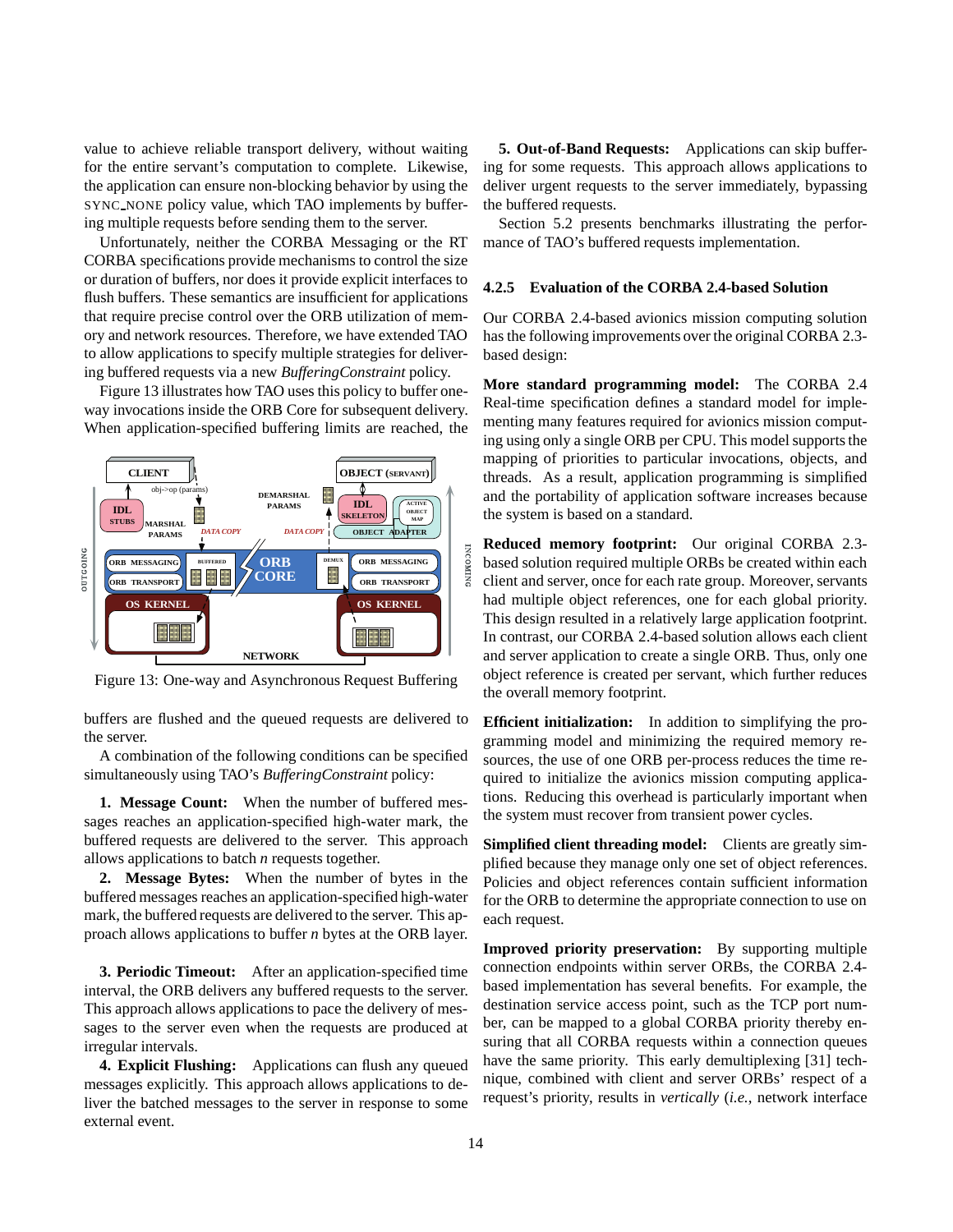$\leftrightarrow$  application layer) and *horizontally* (*i.e.*, peer-to-peer) integrated ORB endsystems. The resulting DOC middleware environment preserves invocation priorities end-to-end, *i.e.*, throughout the ORB endsystems and inter-ORB connections.

**Improved one-way invocation semantics:** Real-time applications must often balance the competing needs of reliable communications, network throughput, and invocation latency. The improved semantics added by the CORBA 2.4 Messaging specification [19] gives clients greater control over these tradeoffs.

In addition to alleviating the drawbacks with our original CORBA 2.3-based solution, the new CORBA 2.4-based version of TAO also provides the following benefits:

**Easier integration with CORBA common object services:** To use CORBA common object services, such as Naming and Trading, in the CORBA 2.3-based approach, a server must export multiple object references to the same servant, one for each priority. Then, to locate the object reference corresponding to the desired priority, a client must use an *ad hoc* mechanism to retrieve the desired object references at the appropriate priorities. In contrast, in the CORBA 2.4-based approach there is no need for multiple object references. Therefore, no *ad hoc* protocol for mapping priorities to object references is required.

With other services, CORBA 2.3-based approach may require modification to the service itself. For example, the Event Service invokes operations on application-provided objects. To invoke these operations at the appropriate priorities the service must: (1) have access to multiple object references for each application object and (2) select object references corresponding to desired priorities using the application defined protocol. In contrast, in the CORBA 2.4-based approach these tasks are all performed by the ORB transparently to applications and services.5

**Easier integration with real-time scheduling services:** The CORBA 2.4 Real-time specification supports higher-level CORBA scheduling services that allocate resources end-toend. For example, TAO's static scheduling service [5] can associate application activities with global CORBA priorities. Such scheduling services can use the priority transformations and the policy framework defined in the CORBA Messaging [19] to create sophisticated and adaptive real-time applications.

# **5 The Performance of the TAO Realtime CORBA ORB**

## **5.1 Preserving Priorities End-to-End**

**Overview:** The benchmarks in this section compare the performance of TAO's CORBA 2.3-based solution, *i.e.*, the ORBper-thread approach described in Section 4.1, with TAO's CORBA 2.4-based solution, *i.e.*, using the prioritized connection mechanism described in Section 4.2.2. In particular, to determine how well each approach preserves priorities end-toend, we compare the latency and jitter of a high-priority client thread as it competes with a variable number of low-priority client threads.

**Hardware/OS Benchmarking Platforms:** All benchmarks in this section were performed between two 266 MHz PowerPC boards with 32 MBytes of RAM, running the LynxOS 3.0.0 operating system and connected by a 100 Mbps Ethernet. The tests were run with real-time, preemptive, FIFO thread scheduling, which provides strict priority-based scheduling to application threads.

**Measurement techniques:** Below we describe the clientside and the server-side parts of the benchmark.

• Client-side: On the client, a single high-priority thread and a variable number of low-priority threads run concurrently. Both CORBA 2.3-based solution and CORBA 2.4 based solution were benchmarked with 1, 3, 6, 9, 12, and 15 low-priority client threads. Each low-priority thread has a different priority value. The range of LynxOS native priorities used by these threads is 64 to 79. The high-priority thread runs at priority 128.

When the test program creates the client threads, these threads block on a barrier lock so that no client thread starts until the others are created and are ready to run. When all client threads are ready to send requests, the main thread unblocks them. Each client thread issues 20,000 requests to the server at the fastest possible rate.

 **Server-side:** On the server, a servant is created and configured to service client requests at the same priorities as those of its client peers. In the original CORBA 2.3-based approach, this is achieved by creating an ORB-per-thread for each test priority. In the CORBA 2.4-based approach, this is achieved by mapping connection endpoints to threads possessing the appropriate priorities.

Regardless of the approach, each request is serviced at the same priority as that of the invoking client thread. This mapping is achieved using different mechanisms in the two configurations. In CORBA 2.3 configuration, each client thread uses a different object reference, *i.e.*, the one published by the server ORB running in the thread with corresponding priority.

<sup>5</sup>It is still possible that implementations of these services are unsuitable for real-time application, *e.g.*, due to excessive priority inversion.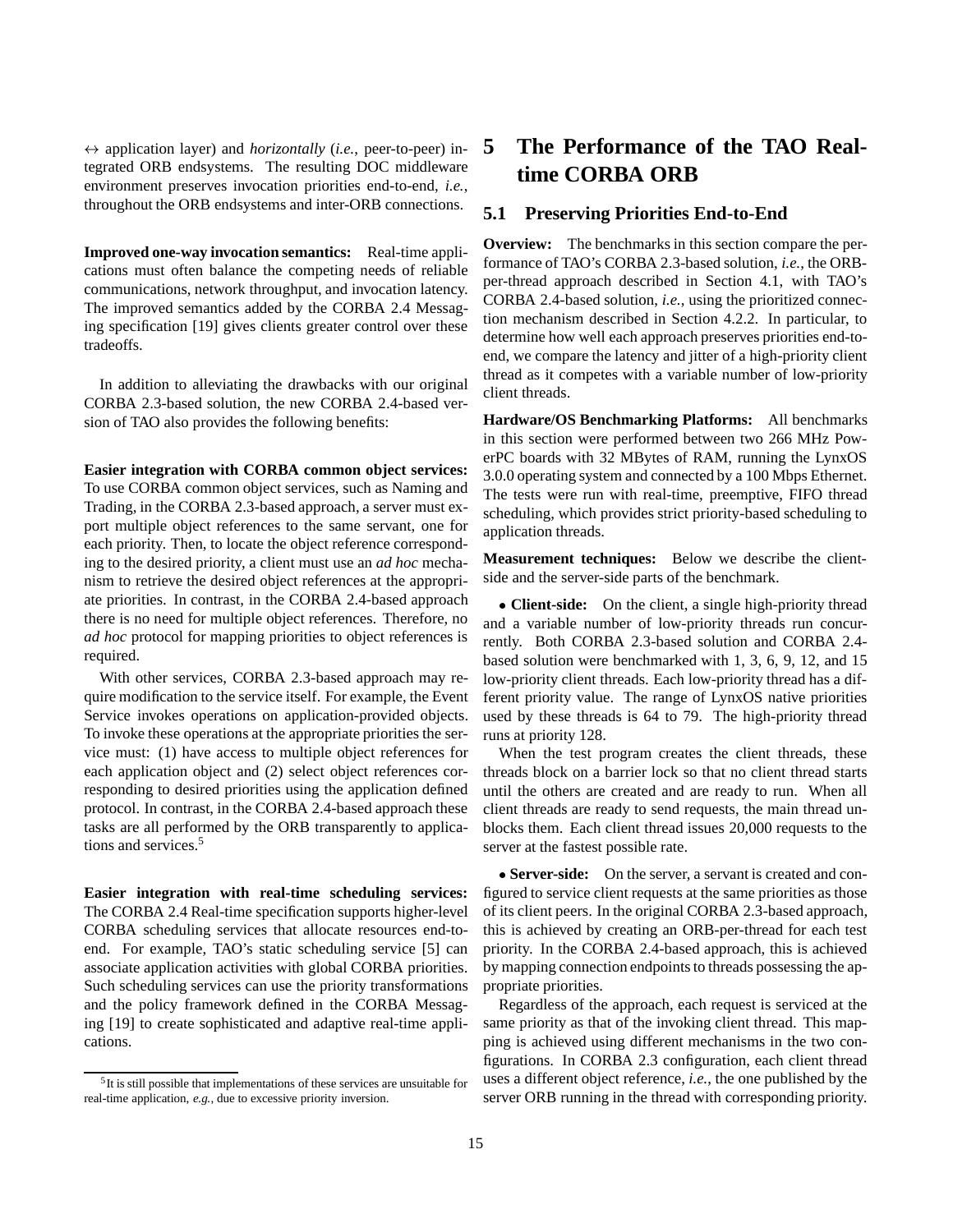

Figure 14: Jitter for High-Priority Client Thread



As was mentioned earlier, each low-priority thread has a different priority value, *e.g.*, 64, 65, etc. Such system configuration is more demanding than simply having all low-priority threads run at the same priority. By using different priority values for the low-priority threads, concurrency can be increased on the server. Thus, this design provides more opportunities for priority inversion to occur if the underlying ORB is not designed and implemented properly.

**Results:** Each solution was benchmarked with a different number of low-priority client threads: 1, 3, 6, 9, 12, and 15. For each solution and each number of client threads, the experiment was repeated three times. Figure 14 shows the jitter results. Figure 15 shows average latency (over three samples), with average jitter shown as error bars. The results in these figures illustrate that the CORBA 2.4-based latency is slightly lower than the CORBA 2.3 version, though its jitter is slightly higher. In general, therefore, the CORBA 2.4-based configuration provides a simpler programming model, smaller footprint, and faster initialization, with negligible impact on efficiency and predictability.

#### **5.2 Buffered Request Benchmarks**

**Overview:** We conducted benchmarks to compare the throughput of various buffered one-way request configurations. The *SyncScope* policy value was set to SYNC NONE and the maximum message count of the buffer was increased for each test run.

**Hardware/OS Benchmarking Platforms:** We used two Dell computers, each with four Pentium Xeon CPUs running at 400 MHz and connected by a 100 bps Ethernet. The operating system of both machines was Windows NT



Figure 15: Latency for High-Priority Client Thread

4.0. This OS, unlike most UNIX systems, does not limit the value of IOV MAX, which is the maximum size of the vector used in *gather-write* operations. Thus, Windows NT is better equipped to demonstrate the full potential of performance gains from buffering one-way requests in the ORB. The timer used on both platforms was the high-resolution timer of the Intel chip, accessed by the Pentium RDTSC instruction.

**Measurement techniques:** A timestamp was obtained immediately before and after the execution of the request iteration loop. Throughput values were then calculated in calls/second for each test run of 2,000 requests. To closely emulate a real-time transport mechanism, such as VME, certain configuration policies were followed when conducting the one-way request benchmarks. In particular, Nagle's algorithm was disabled and the TCP window size was set to 8 kilobytes, which was the minimum supported on Windows NT. The size of each request was set to a larger value (9 kilobytes plus the header size) so that TCP would flow-control on each request and not buffer additional requests.

**Results:** In Figure 16, the throughput of unbuffered one-way requests is shown in the leftmost bar and is used as a baseline for comparison with the throughput of buffered one-way requests. To measure the effect of the buffer size, we set it to a different value in each test run. The other variables remain unchanged, *i.e.*, in all test runs the same number of messages is sent, and all the messages are identical. The figure shows that significant throughput gains (over 100% in the rightmost bar) can be realized by TAO's request buffering mechanism. However, tuning the queue size for each use-case is crucial to maximize performance.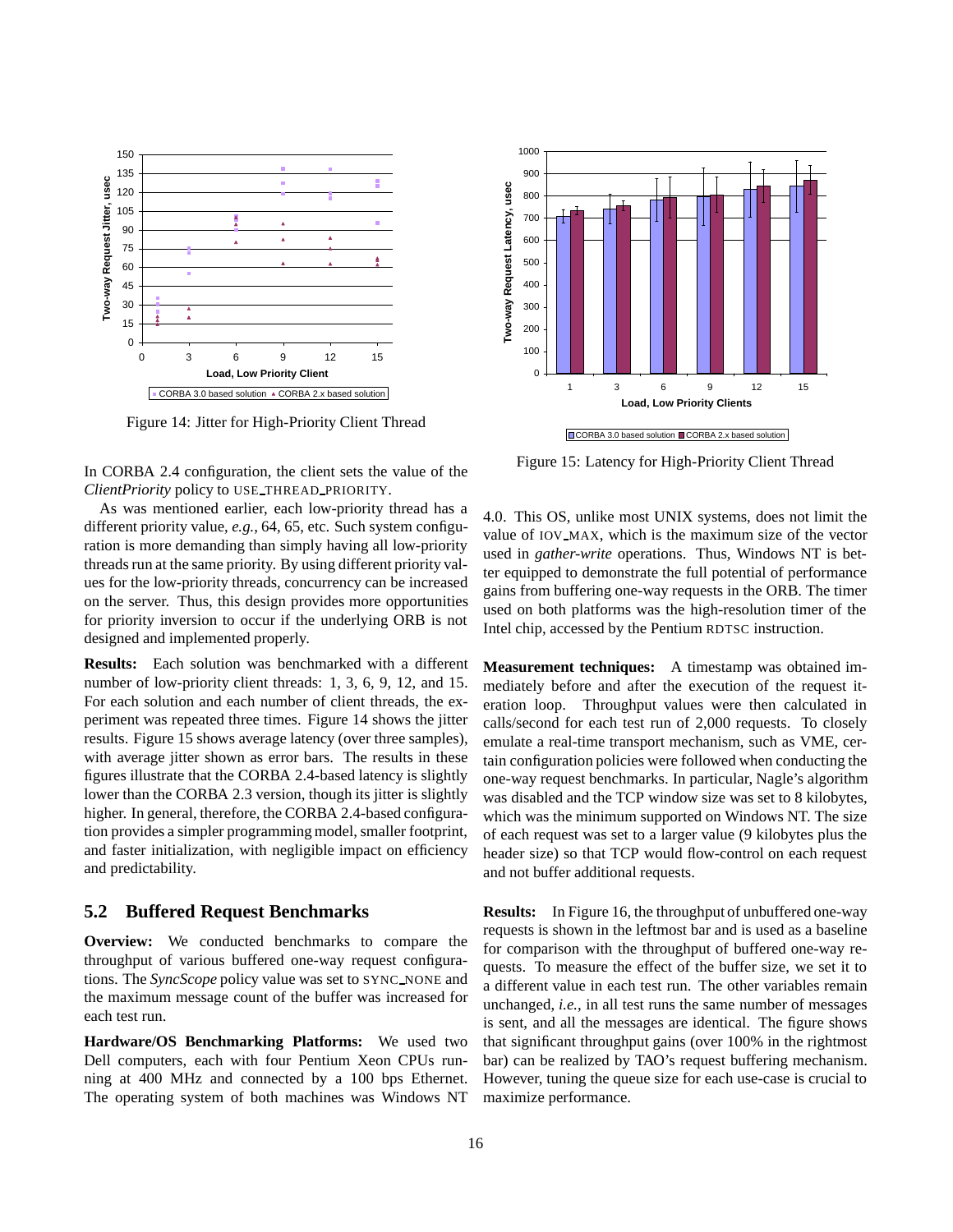

Figure 16: Throughput for Buffered One-way Requests

### **5.3 Reliable One-ways Benchmarks**

**Overview:** We also conducted benchmarks to compare the performance of one-way requests configured with various levels of reliability. Test runs were made with one-way requests using the *SyncScope* policy values SYNC WITH SERVER and SYNC WITH TARGET. In addition, a test run was made using two-way requests via an operation call having the same signature as the one-way request used in the previous test runs. Throughput values were measured for each test run of 2,000 requests.

**Measurement techniques:** Timestamps, calculation of throughput, and TCP configuration policies for the reliable one-way benchmarks were the same as those for buffered oneway benchmarks. To simulate the work that an actual application would perform, the servant in this test executed 1,000 times a simple function that determines if an integer is a prime number. The hardware/software platform was identical to the one used for the buffered request benchmarks presented in Section 5.2.

**Results:** In Figure 17, the throughput of two-way requests is shown in the leftmost bar and is used as a baseline for comparison with the throughput of reliable one-way requests that use the *SyncScope* values SYNC WITH SERVER or SYNC WITH TARGET. This figure shows that the performance of two-way requests and one-way requests with the *SyncScope* policy value of SYNC WITH TARGET is almost identical. This result is expected because the processing of these two types of requests is identical on the server, and nearly identical on the client. Significant gains in throughput can be made, however, at the expense of complete end-to-end reliability, by setting the *SyncScope* policy value to SYNC WITH SERVER. The figure shows that the latter type of request obtains a throughput increase of more than 50%, compared with synchronous twoway requests.



Figure 17: Throughput For Reliable One-way Requests

## **6 Related Work**

Real-time middleware is an emerging field of study. An increasing number of research efforts are focusing on integrating QoS and real-time scheduling into middleware like CORBA. Our previous work on TAO has examined many dimensions of ORB middleware design, including static [5] and dynamic [28] operation scheduling, event processing [6], I/O subsystem [31] and pluggable protocol [32] integration, synchronous [22] and asynchronous [21] ORB Core architectures, IDL compiler features [38] and optimizations [1], systematic benchmarking of multiple ORBs [39], patterns for ORB extensibility [14] and ORB performance [15]. In this section, we compare our work on TAO with related QoS middleware integration research.

### **6.1 CORBA-related QoS Research**

**URI TDMI:** Wolfe *et al.* developed a real-time CORBA system at the US Navy Research and Development Laboratories (NRaD) and the University of Rhode Island (URI) [40]. The system supports expression and enforcement of dynamic end-to-end timing constraints through timed distributed operation invocations (TDMIs) [41]. A TDMI corresponds to TAO's RT Operation [5]. Likewise, an RT Environment structure contains QoS parameters similar to those in TAO's RT Info.

One difference between TAO and the URI approaches is that TDMIs express required timing constraints, *e.g.*, deadlines relative to the current time, whereas RT Operations publish their resource, *e.g.*, CPU time, requirements. The difference in approaches may reflect the different time scales, seconds versus milliseconds, respectively, and scheduling requirements, dynamic versus static, of the initial application targets. However, the approaches should be equivalent with respect to system schedulability and analysis.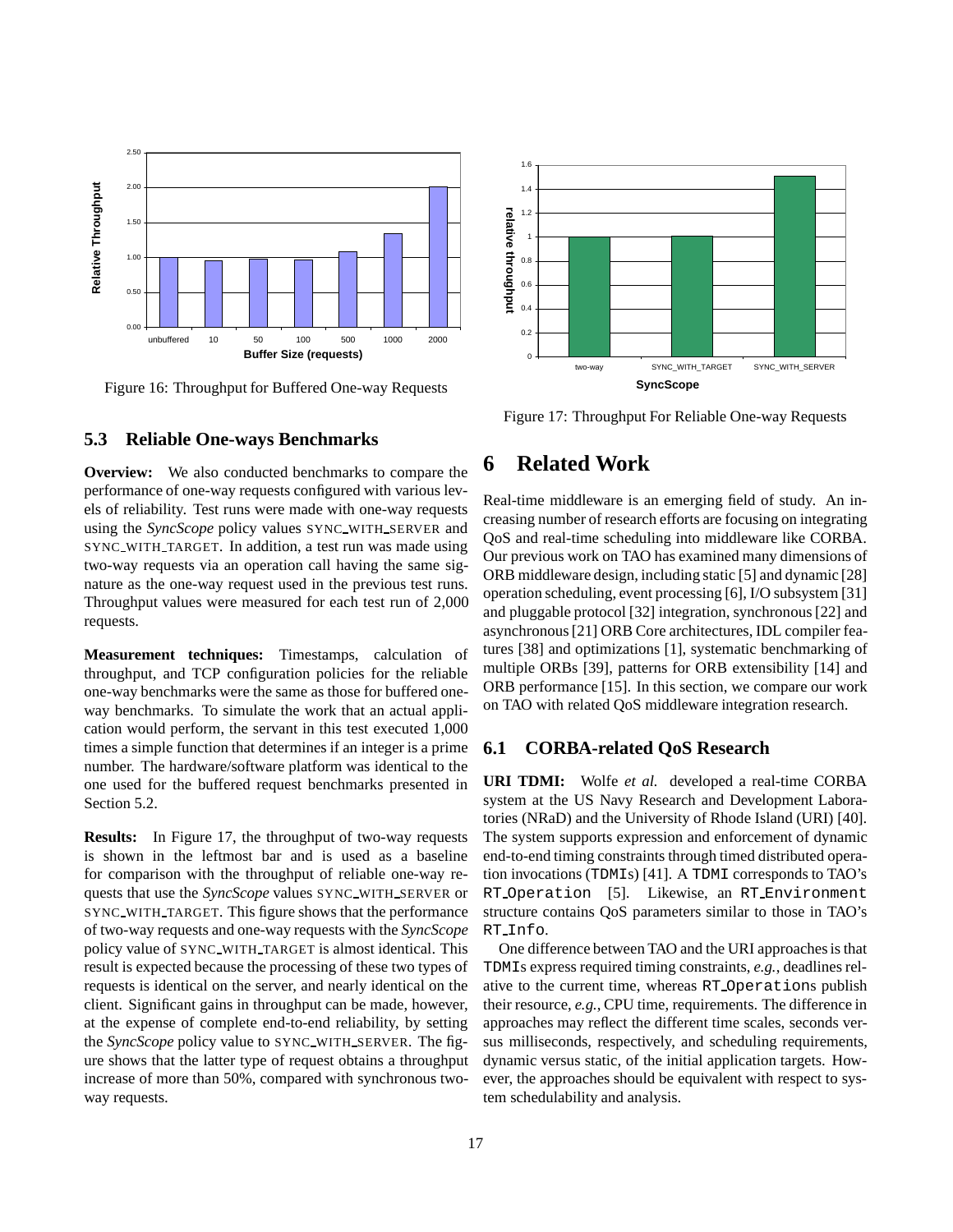In addition, NRaD/URI supply a new CORBA Global Priority Service, analogous to TAO's Scheduling Service, and augment the CORBA Concurrency and Event Services. The initial implementation uses *EDF within importance level* dynamic, on-line scheduling, supported by global priorities. A global priority is associated with each TDMI, and all processing associated with the TDMI inherits that priority. In contrast, TAO's initial Scheduling Service was static and off-line; it uses importance as a "tie-breaker" following the analysis of other requirements such as data dependencies. Both NRaD/URI and TAO readily support changing the scheduling policy by encapsulating it in their CORBA Global Priority and Scheduling Services, respectively.

**BBN QuO:** The *Quality Objects* (QuO) distributed object middleware is developed at BBN Technologies [7]. QuO is based on CORBA and provides the following support for agile applications running in wide-area networks: (1) provides *run-time performance tuning and configuration* through the specification of operating regions, behavior alternatives, and reconfiguration strategies that allows the QuO run-time to adaptively trigger reconfiguration as system conditions change (represented by transitions between operating regions), (2) gives *feedback* across software and distribution boundaries based on a control loop in which client applications and server objects request levels of service and are notified of changes in service, and (3) supports *code mobility* that enables QuO to migrate object functionality into local address spaces in order to tune performance and to further support highly optimized adaptive reconfiguration.

The QuO model employs several *QoS definition languages* (QDLs) that describe the QoS characteristics of various objects, such as expected usage patterns, structural details of objects, and resource availability. QuO's QDLs are based on the separation of concerns advocated by Aspect-Oriented Programming (AoP) [42]. The QuO middleware adds significant value to adaptive real-time ORBs such as TAO. We are currently collaborating with the BBN QuO team to integrate the TAO and QuO middleware as part of the DARPA Quorum integration project.

**UCSB Realize:** The Realize project at UCSB [43] supports soft real-time resource management of CORBA distributed systems. Realize aims to reduce the difficulty of developing real-time systems and to permit distributed real-time programs to be programmed, tested, and debugged as easily as single sequential programs. Realize integrates distributed real-time scheduling with fault-tolerance, fault-tolerance with totallyordered multicasting, and totally-ordered multicasting with distributed real-time scheduling, within the context of OO programming and existing standard operating systems. The Realize resource management model can be hosted on top of TAO [43].

**UIUC Epiq:** The Epiq project [44] defines a real-time CORBA mechanism that provides QoS guarantees and runtime scheduling flexibility. Epiq explicitly extends TAO's offline scheduling model to provide on-line scheduling. In addition, Epiq allows clients to be added and removed dynamically via an admission test at run-time.

**UCI TMO:** The Time-triggered Message-triggered Objects (TMO) project [45] at the University of California, Irvine, supports the integrated design of distributed OO systems and realtime simulators of their operating environments. The TMO model provides structured timing semantics for distributed real-time object-oriented applications by extending conventional invocation semantics for object methods, *i.e.*, CORBA operations, to include (1) invocation of time-triggered operations based on system times and (2) invocation and time bounded execution of conventional message-triggered operations.

TAO differs from TMO in that it provides a complete CORBA ORB, as well as CORBA ORB services and real-time extensions. Timer-based invocation capabilities are provided through TAO's Real-Time Event Service [6, 9]. Where the TMO model creates new ORB services to provide its timebased invocation capabilities [13], TAO provides a subset of these capabilities by extending the standard CORBA COS Event Service. We believe TMO and TAO are complementary technologies because (1) TMO extends and generalizes TAO's existing time-based invocation capabilities and (2) TAO provides a configurable and dependable connection infrastructure needed by the TMO CNCM service. We are currently collaborating with the UCI TMO team to integrate the TAO and TMO middleware as part of the DARPA Quorum integration project.

#### **6.2 Non-CORBA-related QoS Research**

**ARMADA:** The ARMADA project [46, 47] defines a set of communication and middleware services that support faulttolerant and end-to-end guarantees for real-time distributed applications. ARMADA provides real-time communication services based on the X-kernel and the Open Group's MK microkernel. This infrastructure provides a foundation for constructing higher-level real-time middleware services.

TAO differs from ARMADA in that most of the real-time infrastructure features in TAO are integrated into its ORB Core [22] and I/O subsystem [31], rather than in a microkernel. In addition, TAO implements the OMG CORBA standard, while also providing the hooks necessary to integrate with an underlying real-time I/O subsystem and OS. Thus, the real-time services provided by ARMADA's communication system can be utilized by TAO to support standards-based applications running over a vertically and horizontally integrated real-time system.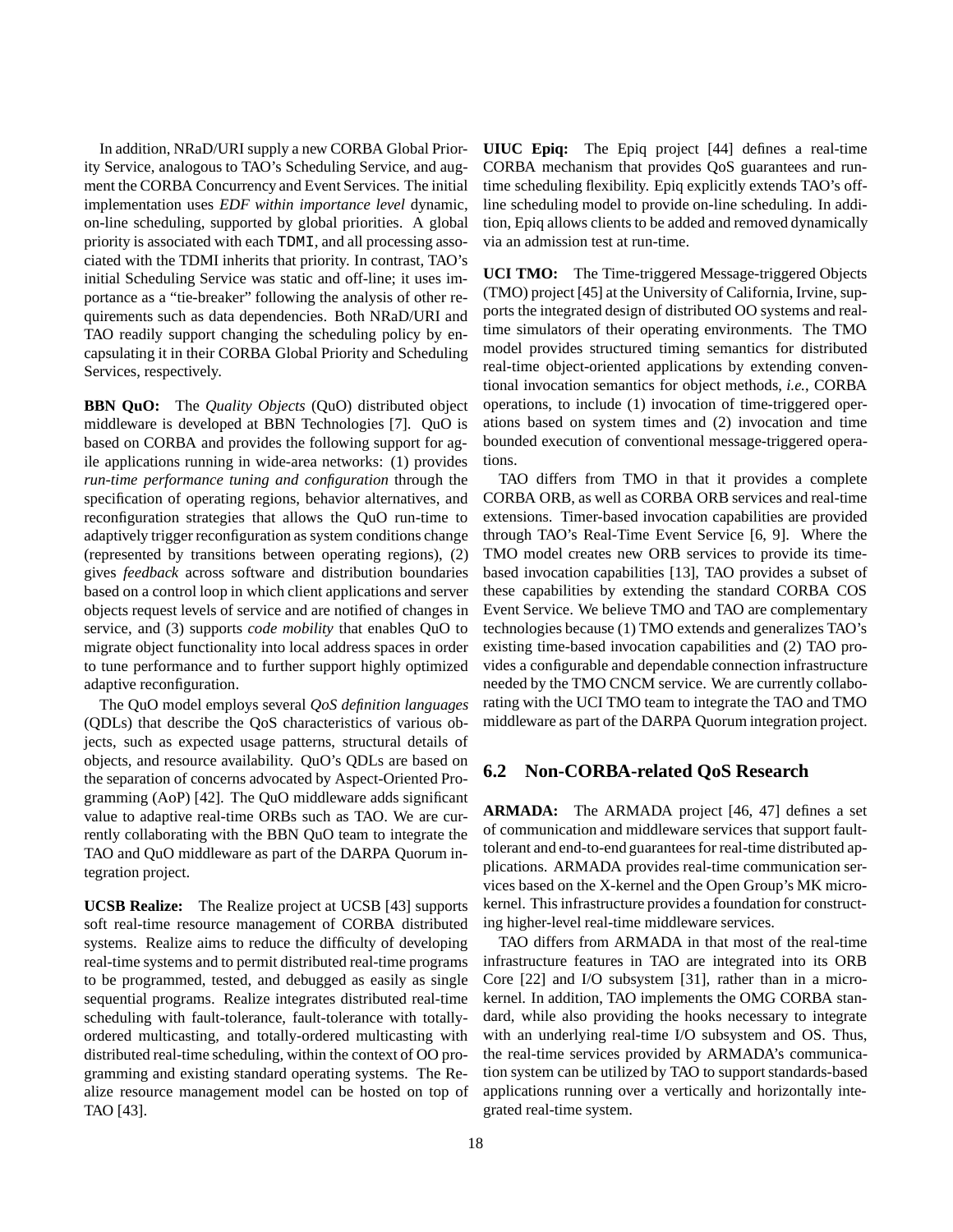**CMU Publisher/Subscriber:** Rajkumar *et al.* [33] at CMU developed a real-time Publisher/Subscriber model that is similar to the TAO's Real-time Event Service [6], *e.g.*, it uses realtime threads to prevent priority inversion within its communication framework. The CMU model does not utilize any QoS specifications from publishers (event suppliers) or subscribers (event consumers), however. Therefore, scheduling is based on the assignment of request priorities, which is not addressed by the CMU model.

In contrast, TAO's Scheduling Service and real-time Event Service utilize QoS parameters from suppliers and consumers to assure resource access via priorities. One interesting aspect of the CMU Publisher/Subscriber model is the separation of priorities for subscription and data transfer. By handling these activities with different threads, with possibly different priorities, the impact of on-line scheduling on real-time processing can be minimized.

## **7 Concluding Remarks**

Real-time distributed object computing (DOC) middleware is a promising solution for key challenges facing researchers and developers of real-time applications. Designing and optimizing standards-based and commodity-off-the-shelf (COTS) DOC middleware that can meet the QoS requirements of realtime applications requires an integrated architecture that can deliver end-to-end QoS support at multiple levels in real-time and embedded systems. The Real-time CORBA [18] and Messaging [19] specifications in CORBA 2.4 are an important step in this direction.

Unfortunately, the CORBA 2.4 specification lacks sufficient specificity to *portably* manage processor, communication, and memory resources for applications with stringent QoS requirements. For example, Section 4.2.2 describes outlines a number of problems with the standard Real-time CORBA *priority mapping*, *priority model*, *thread pool*, and *priority banded connection* mechanisms intended to preserve request priorities end-to-end. The following discussion summarizes our lessons learned developing and deploying an implementation of CORBA and representative applications that are based on the CORBA 2.4 specifications.

**Control over thread priority must be end-to-end:** Ensuring appropriate end-to-end QoS for real-time applications requires more than just the implementation of the Real-time CORBA specification and the mapping of global priorities between ORBs. It also requires control over end-to-end thread priorities, connection  $\leftrightarrow$  thread pool associations, and other ORB endsystem resources used to process a request. Moreover, applications must be able to control these resources at each layer of an DOC middleware. The Real-time CORBA

specification [18] adopted for CORBA 2.4 allows implementations to provide end-to-end guarantees, but it does not require them. Moreover, it does not provide explicit mechanisms to control how I/O threads in an ORB Core map to thread priorities and connections.

Section 4.2.2 describes the policies and mechanisms we used in TAO's prioritized connection endpoints extension to precisely define these associations and ORB configurations. Application developers can use this extension to ensure that the client and server ORBs process the request at the appropriate priority end-to-end. In previous work [31], we described how TAO can be integrated with an *early demultiplexing* feature in the operating system's I/O subsystem to ensure that the OS kernel and network interfaces also preserve the priority of the request.

**One-way semantics must be specified precisely:** The CORBA 2.3 specification defines the semantics of one-way operations to receive best-effort service. However, it provides no further end-to-end delivery guarantees to applications. Thus, a CORBA 2.3-compliant ORB can simply drop every request, deliver it at some arbitrary future time (but out of order with subsequent requests), or send it immediately. The CORBA 2.4 Messaging specification provides better control over the semantics of oneway operations, but it falls short in the SYNC NONE case, where it does not provide mechanisms to control buffering limits and/or flushing policies. Section 4.2.4 describe the policies and mechanisms we used in TAO to define one-way buffering semantics precisely and ensure adequate throughput for certain types of real-time applications.

**Standards-based COTS DOC middleware solutions must be usable:** COTS DOC middleware is motivated by the need to reduce maintenance and development costs, as well as improve time-to-market cycles. These same forces also make overly complex or non-scalable DOC middleware solutions undesirable. Thus, COTS DOC middleware must not only provide a standardized programming model, but it must also define precise semantics to meet stringent end-to-end QoS requirements *and* implement these semantics via a convenient API. Our experience developing standards-compliant CORBA middleware shows that it is possible to achieve both these goals, although the CORBA 2.4 specification can be improved by applying the TAO enhancements described in this paper.

The open-source code, benchmarks, and documentation for TAO is freely available and can be downloaded from URL www.cs.wustl.edu/~schmidt/TAO.html. Our focus on the TAO project has been to research, develop, and optimize policies and mechanisms that allow CORBA to support applications with hard real-time requirements. These require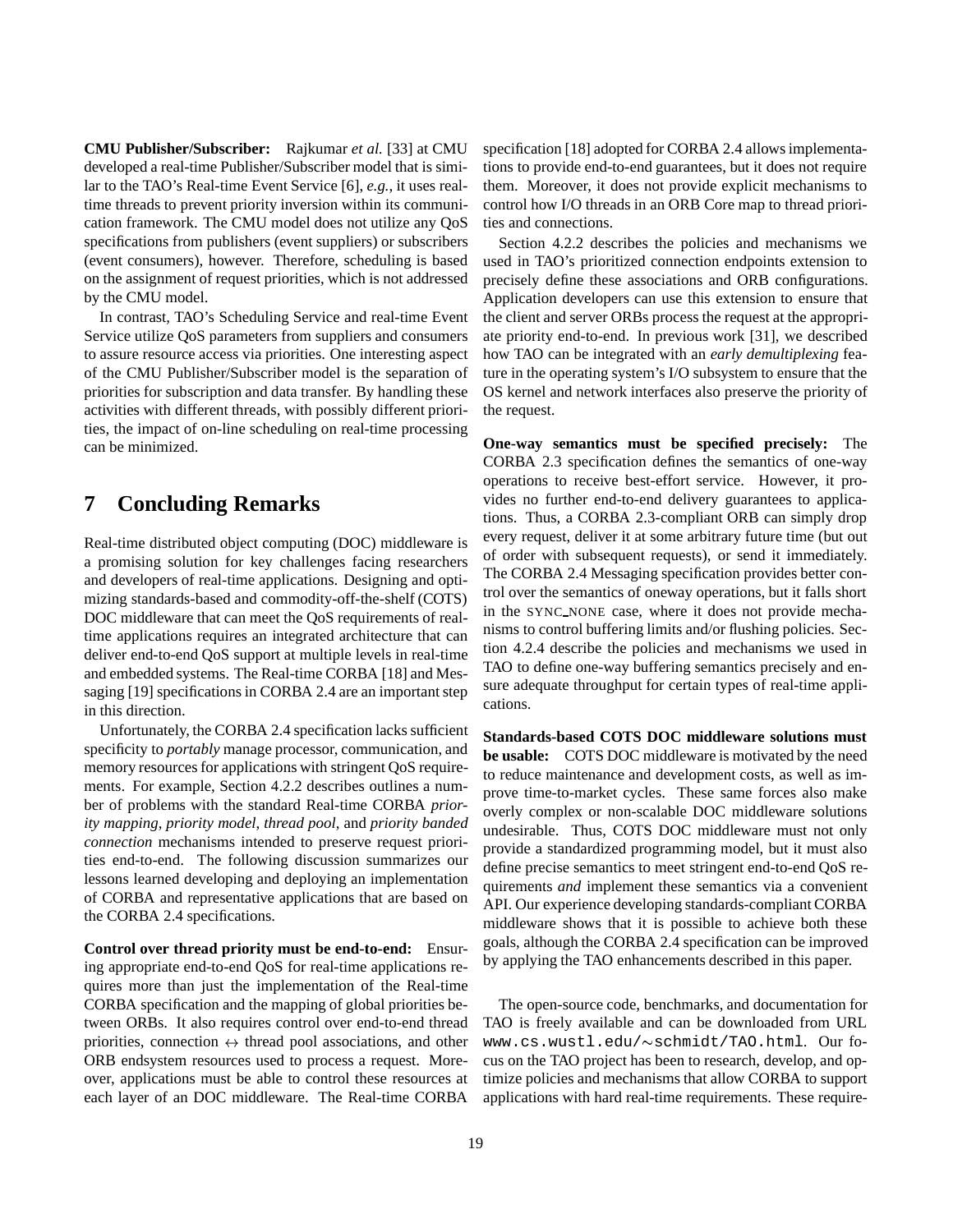ments motivate many of the optimizations and design strategies presented in this paper.

TAO has been used on a wide range of distributed realtime and embedded systems, including an avionics mission computing architecture for Boeing [6], the next-generation Run Time Infrastructure (RTI) implementation for the Defense Modeling and Simulation Organization's (DMSO) High Level Architecture (HLA) [48], and high-energy physics experiments at SLAC [49] and CERN [50].

## **References**

- [1] A. Gokhale and D. C. Schmidt, "Optimizing a CORBA IIOP Protocol Engine for Minimal Footprint Multimedia Systems," *Journal on Selected Areas in Communications special issue on Service Enabling Platforms for Networked Multimedia Systems*, vol. 17, Sept. 1999.
- [2] Object Management Group, *The Common Object Request Broker: Architecture and Specification*, 2.4 ed., Oct. 2000.
- [3] Sun Microsystems, Inc, *Java Remote Method Invocation Specification (RMI)*, Oct. 1998.
- [4] M. Henning and S. Vinoski, *Advanced CORBA Programming With C++*. Addison-Wesley Longman, 1999.
- [5] D. C. Schmidt, D. L. Levine, and S. Mungee, "The Design and Performance of Real-Time Object Request Brokers," *Computer Communications*, vol. 21, pp. 294–324, Apr. 1998.
- [6] T. H. Harrison, D. L. Levine, and D. C. Schmidt, "The Design and Performance of a Real-time CORBA Event Service," in *Proceedings of OOPSLA '97*, (Atlanta, GA), ACM, October 1997.
- [7] J. A. Zinky, D. E. Bakken, and R. Schantz, "Architectural Support for Quality of Service for CORBA Objects," *Theory and Practice of Object Systems*, vol. 3, no. 1, 1997.
- [8] I. Pyarali, T. H. Harrison, and D. C. Schmidt, "Design and Performance of an Object-Oriented Framework for High-Performance Electronic Medical Imaging," *USENIX Computing Systems*, vol. 9, November/December 1996.
- [9] C. O'Ryan, D. C. Schmidt, and D. Levine, "Applying a Scalable CORBA Events Service to Large-scale Distributed Interactive Simulations," in *Proceedings of the*  $5<sup>th</sup>$  *Workshop on Object-oriented Real-time Dependable Systems*, (Montery, CA), IEEE, Nov. 1999.
- [10] E. Gamma, R. Helm, R. Johnson, and J. Vlissides, *Design Patterns: Elements of Reusable Object-Oriented Software*. Reading, MA: Addison-Wesley, 1995.
- [11] F. Buschmann, R. Meunier, H. Rohnert, P. Sommerlad, and M. Stal, *Pattern-Oriented Software Architecture - A System of Patterns*. Wiley and Sons, 1996.
- [12] DARPA, "The Quorum Program." http://www.darpa.mil/ito/research/quorum/index.html, 1999.
- [13] K. Kim and E. Shokri, "Two CORBA Services Enabling TMO Network Programming," in *Fourth International Workshop on Object-Oriented, Real-Time Dependable Systems*, IEEE, January 1999.
- [14] D. C. Schmidt, M. Stal, H. Rohnert, and F. Buschmann, *Pattern-Oriented Software Architecture: Patterns for Concurrency and Distributed Objects, Volume 2*. New York, NY: Wiley & Sons, 2000.
- [15] I. Pyarali, C. O'Ryan, D. C. Schmidt, N. Wang, V. Kachroo, and A. Gokhale, "Using Principle Patterns to Optimize Real-time ORBs," *Concurrency Magazine*, vol. 8, no. 1, 2000.
- [16] M. Fayad, R. Johnson, and D. C. Schmidt, eds., *Object-Oriented Application Frameworks: Problems & Perspectives*. New York, NY: Wiley & Sons, 1999.
- [17] D. C. Schmidt, "ACE: an Object-Oriented Framework for Developing Distributed Applications," in *Proceedings of the* 6<sup>th</sup> *USENIX C++ Technical Conference*, (Cambridge, Massachusetts), USENIX Association, April 1994.
- [18] Object Management Group, *Realtime CORBA Joint Revised Submission*, OMG Document orbos/99-02-12 ed., March 1999.
- [19] Object Management Group, *CORBA Messaging Specification*, OMG Document orbos/98-05-05 ed., May 1998.
- [20] R. Callison, M. Goo, and D. Butler, "Real-time CORBA Trade Study," Tech. Rep. D204-31159, The Boeing Company, 1999.
- [21] A. B. Arulanthu, C. O'Ryan, D. C. Schmidt, M. Kircher, and J. Parsons, "The Design and Performance of a Scalable ORB Architecture for CORBA Asynchronous Messaging," in *Proceedings of the Middleware 2000 Conference*, ACM/IFIP, Apr. 2000.
- [22] D. C. Schmidt, S. Mungee, S. Flores-Gaitan, and A. Gokhale, "Software Architectures for Reducing Priority Inversion and Non-determinism in Real-time Object Request Brokers," *Journal of Real-time Systems, special issue on Real-time Computing in the Age of the Web and the Internet*, To appear 2001.
- [23] Object Management Group, *The Common Object Request Broker: Architecture and Specification*, 2.3 ed., June 1999.
- [24] E. Eide, K. Frei, B. Ford, J. Lepreau, and G. Lindstrom, "Flick: A Flexible, Optimizing IDL Compiler," in *Proceedings of ACM SIGPLAN '97 Conference on Programming Language Design and Implementation (PLDI)*, (Las Vegas, NV), ACM, June 1997.
- [25] Z. D. Dittia, G. M. Parulkar, and J. R. Cox, Jr., "The APIC Approach to High Performance Network Interface Design: Protected DMA and Other Techniques," in *Proceedings of INFOCOM '97*, (Kobe, Japan), pp. 179–187, IEEE, April 1997.
- [26] D. C. Schmidt and F. Kuhns, "An Overview of the Real-time CORBA Specification," *IEEE Computer Magazine, Special Issue on Object-oriented Real-time Computing*, June 2000.
- [27] "Information Technology Portable Operating System Interface (POSIX) – Part 1: System Application: Program Interface (API) [C Language]," 1995.
- [28] C. D. Gill, D. L. Levine, and D. C. Schmidt, "The Design and Performance of a Real-Time CORBA Scheduling Service," *The International Journal of Time-Critical Computing Systems, special issue on Real-Time Middleware*, To appear 2001.
- [29] B. S. Doerr and D. C. Sharp, "Freeing Product Line Architectures from Execution Dependencies," in *Proceedings of the 11th Annual Software Technology Conference*, Apr. 1999.
- [30] D. L. Levine, D. C. Schmidt, and S. Flores-Gaitan, "An Empirical Evaluation of OS Support for Real-time CORBA Object Request Brokers," in *Proceedings of Multimedia Computing and Networking 2000 (MMCN00)*, (San Jose, CA), ACM, Jan. 2000.
- [31] F. Kuhns, D. C. Schmidt, C. O'Ryan, and D. Levine, "Supporting High-performance I/O in QoS-enabled ORB Middleware," *Cluster Computing: the Journal on Networks, Software, and Applications*, To appear 2001.
- [32] C. O'Ryan, F. Kuhns, D. C. Schmidt, O. Othman, and J. Parsons, "The Design and Performance of a Pluggable Protocols Framework for Real-time Distributed Object Computing Middleware," in *Proceedings of the Middleware 2000 Conference*, ACM/IFIP, Apr. 2000.
- [33] R. Rajkumar, M. Gagliardi, and L. Sha, "The Real-Time Publisher/Subscriber Inter-Process Communication Model for Distributed Real-Time Systems: Design and Implementation," in *First IEEE Real-Time Technology and Applications Symposium*, May 1995.
- [34] Object Management Group, *CORBAServices: Common Object Services Specification, Revised Edition*, 95-3-31 ed., Mar. 1995.
- [35] R. Lachenmaier, "Open Systems Architecture Puts Six Bombs on Target." www.cs.wustl.edu/~schmidt/TAO-boeing.html, Dec. 1998.
- [36] M. de Sousa, "Mapping Synchronisation Protocols onto Real-Time CORBA," in *Proceedings of the 2*nd *International Symposium on Distributed Objects and Applications (DOA 2000)*, (Antwerp, Belgium), OMG, Sept. 2000.
- [37] W. R. Stevens, *UNIX Network Programming, Second Edition*. Englewood Cliffs, NJ: Prentice Hall, 1997.
- [38] A. B. Arulanthu, C. O'Ryan, D. C. Schmidt, and M. Kircher, "Applying C++, Patterns, and Components to Develop an IDL Compiler for CORBA AMI Callbacks," *C++ Report*, vol. 12, Mar. 2000.